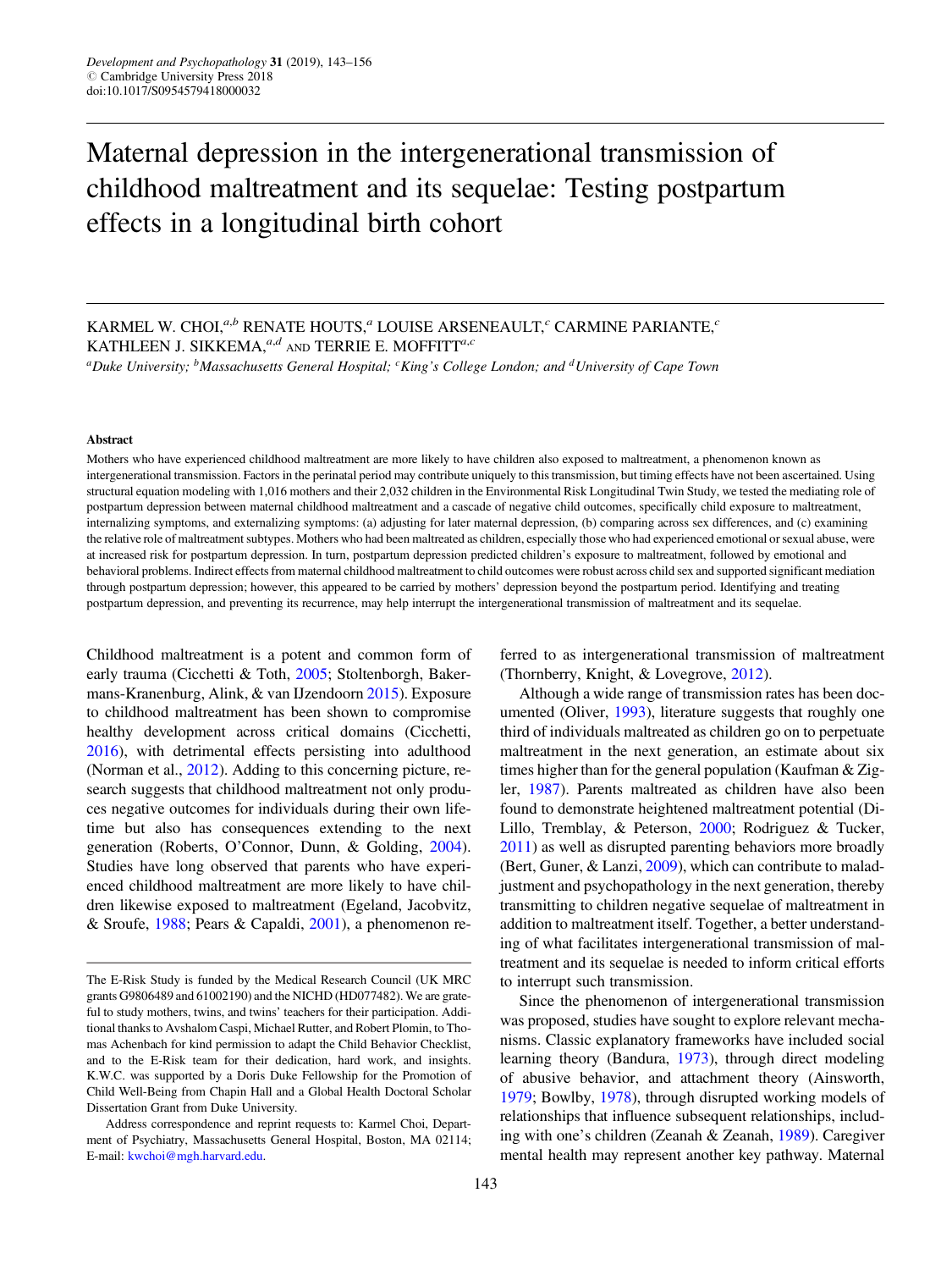depression has been associated with maltreating behaviors in early childhood (Windham et al., [2004\)](#page-13-0), potentially by reducing emotional resources to respond to caregiving demands. Furthermore, maternal depression is relatively easy to detect by self-report or clinical interview and also amenable to intervention, making it a tractable risk factor from a public health perspective. In this study, it is proposed that maternal depression in the perinatal period, occurring at the earliest intersection between generations, may fundamentally contribute to maltreatment and its sequelae in the next generation. Emerging findings from a separate stream of literature, that is, perinatal mental health, may be relevant for this hypothesis.

Perinatal mental health research is concerned with the study of prevalence, risk factors, and consequences of mental disorders during the perinatal period, common of which is postpartum depression (Wisner, Parry, & Piontek, [2002](#page-13-0)). Of relevance, women who have experienced maltreatment as children are found at greater risk for postpartum depression (Alvarez-Segura et al., [2014](#page-11-0); Choi & Sikkema, [2016\)](#page-11-0). While maltreatment history is a risk factor for psychopathology across the life course (Widom, DuMont, & Czaja, [2007\)](#page-13-0), it may particularly kindle depression in the postpartum period, a time fraught with hormonal shifts (Hendrick, Altshuler, & Suri, [1998\)](#page-12-0), physical recovery from childbirth (Brown & Lumley, [2000](#page-11-0)), and heightened demands of caregiving (Campbell, Cohn, Flanagan, Popper, & Meyers, [1992\)](#page-11-0) that may also reactivate own early memories of caregiving. In turn, postpartum depression is recognized for its short- and long-term impacts on child outcomes (Choi et al., [2017;](#page-11-0) Murray & Cooper, [1996\)](#page-12-0), even beyond later maternal depression in the child's life (Hay, Pawlby, Angold, Harold, & Sharp, [2003](#page-12-0); Murray et al., [2010](#page-12-0)). This may be due to disturbances in maternal caregiving behavior and exposure to depressed maternal affect during a critical time for child development (Field, [2010](#page-12-0)), which could set a long-term foundation for negative interactions and increased vulnerability to emotional/behavioral problems. Thus, while there is likely no single factor underlying intergenerational transmission of maltreatment (Dixon, Browne, & Hamilton-Giachritsis, [2005](#page-12-0)), maternal depression is expected to be an important conduit for transmitting negative outcomes to children, particularly during sensitive developmental windows such as the postpartum period.

Prior work with longitudinal cohorts has examined how the timing of maternal depression affects child outcomes (Barker, [2013\)](#page-11-0). To date, research has not disentangled timing effects of maternal depression in relation to intergenerational transmission of maltreatment (e.g., whether postpartum depression contributes critically to this transmission pathway or whether this is better explained by maternal depression across development broadly). A better understanding of timing effects would inform when interventions should best be targeted. According to a sensitive window hypothesis, maternal depression during the first year of life is expected to be uniquely impactful above and beyond later exposure(s) (Bagner, Pettit, Lewinsohn, & Seeley, [2010;](#page-11-0) Bureau, Easterbrooks, & Lyons-Ruth, [2009](#page-11-0)). This may be why treating maternal depression in early childhood has been suggested to reduce later maltreatment (McCann, Voris, & Simon, [1992](#page-12-0)). However, no studies have formally examined postpartum and ensuing depression in the pathway between maternal childhood maltreatment and long-term child outcomes, including child victimization and later psychopathology. Alternatively, as early depressive episodes are known to kindle or increase risk for further episodes (Monroe & Harkness, [2005\)](#page-12-0), it could be that cumulative exposure to maternal depression is most noxious.

Furthermore, how intergenerational pathways vary across sex differences and maltreatment types has not been well examined. Growing literature suggests boys may be more sensitive to early environmental adversity (Rutter, Caspi, & Moffitt, [2003\)](#page-13-0), including maternal psychopathology in the perinatal period (Choe, Sameroff, & McDonough, [2013](#page-11-0); McGinnis, Bocknek, Beeghly, Rosenblum, & Muzik, [2015](#page-12-0)). In addition, literature on intergenerational transmission has tended to examine maltreatment exposure aggregated as a whole (Berzenski, Yates, & Egeland, [2014](#page-11-0)), whereas certain forms of maltreatment may be more likely than others to be transmitted via postpartum depression to the next generation. Comparative analyses would highlight forms of childhood maltreatment most likely to be carried forward into the next generation and thus most relevant for perinatal intervention.

To address these gaps in literature, this study drew on a large British longitudinal cohort of mothers and their twin children in which intergenerational continuity of maltreatment has been previously reported (Jaffee et al., [2013\)](#page-12-0). The current aim was to test the mediating role of postpartum depression between maternal childhood maltreatment and a cascade of negative child outcomes, specifically child exposure to maltreatment, internalizing symptoms, and externalizing symptoms: (a) before and after adjusting for effects of later maternal depression, (b) comparing across sex differences, and (c) examining the relative role of maltreatment subtypes. Postpartum depression was expected to significantly mediate the relationship between maternal childhood maltreatment and child outcomes, above and beyond later maternal depression; to differentially affect female and male children; and to be particularly influenced by particular maltreatment subtypes such as emotional abuse (Minnes et al., [2008](#page-12-0)).

# Method

# Sample

Participants were mothers and children involved in the Environmental Risk (E-Risk) Longitudinal Twin Study, which tracks the development of a birth cohort of British children. This cohort sample was drawn from a larger birth register of twins born in England and Wales in 1994–1995. Full details about the sample are reported elsewhere (Moffitt, [2002](#page-12-0)). Briefly, the E-Risk sample was constructed in 1999– 2000, when 1,116 families (93% of those eligible) with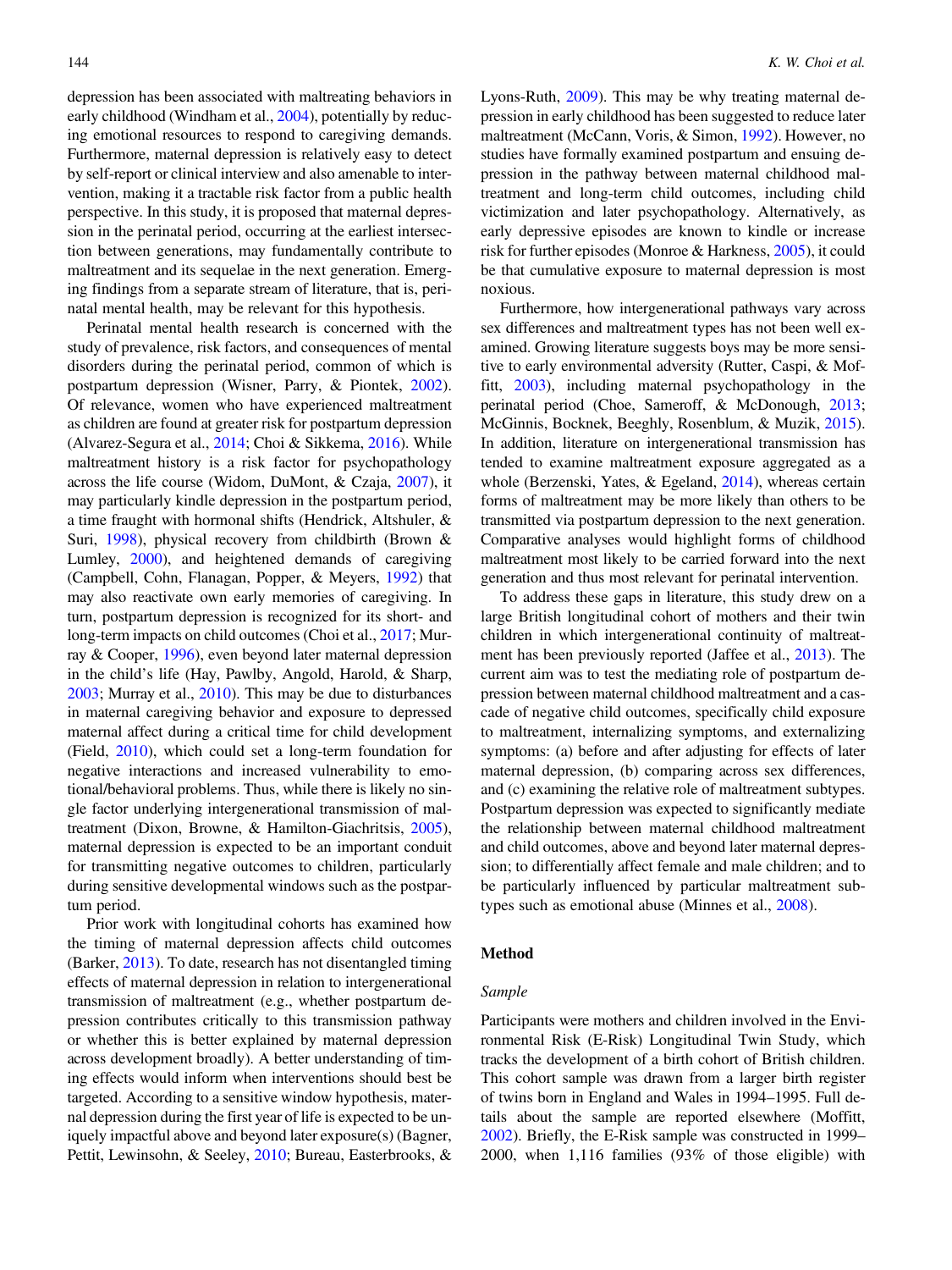same-sex 5-year-old twins participated in home visit assessments. Families were recruited to represent the UK population of families with newborns in the 1990s, based on (a) residential location throughout England and Wales and (b) maternal age, with overselection of teenaged mothers and underselection of older mothers having twins via assisted reproduction. Higher risk households were deliberately oversampled to compensate for their selective loss from the register due to nonresponse and likely attrition over time.

At follow-up, the resulting sample of households represented the full range of socioeconomic conditions in the United Kingdom, as captured by a neighborhood-level index (ACORN; A Classification of Residential Neighborhoods, developed by CACI Inc. for commercial use in the United Kingdom). ACORN utilizes census and other survey-based geodemographic data to classify neighborhoods across the United Kingdom into five categories ranging from "wealthy achievers" (Category 1; 26% E-risk families vs. 26% United Kingdom), "urban prosperity" (Category 2; 5% vs, 12%), and "comfortably off" (Category 3; 30% vs. 27%) to "moderate means" (Category 4; 13% vs. 14%) and "hard-pressed" neighborhoods (Category 5; 26% vs. 21%). The ACORN distribution of households participating in the E-Risk study closely matched the nationwide distribution across all categories (Odgers et al., [2012\)](#page-12-0), though it underrepresented the "urban prosperity" category (e.g., young professionals) because such households are likely to be childless.

#### Procedure

Home visit assessments began in 1999–2000 when children were 5 years old, and follow-up assessments reported in this article were conducted when children were 7 (98% participation), 10 (96% participation), and 12 (96% participation). An overview of procedures at each assessment is publicly available (Medical Research Council, [2017](#page-12-0)). Informed consent was initially obtained from mothers and assent given by the children through their 12-year assessment. At all phases, procedures were approved by the Joint South London and Maudsley and the Institute of Psychiatry NHS Research Ethics Committee.

# Measures

Maternal childhood maltreatment. Mothers were administered the Childhood Trauma Questionnaire (CTQ) as part of a structured face-to-face interview. The CTQ (Bernstein & Fink, [1998\)](#page-11-0) is a widely used 28-item scale that retrospectively measures exposure to maltreatment before the age of 18, including physical abuse, sexual abuse, emotional abuse, emotional neglect, and physical neglect. An overall maltreatment score was available as a continuous variable (with possible scores between 25 and 125), as were continuous scores for each of the five maltreatment subtypes (with possible scores between 5 and 25). Continuous scores were used for all main analyses. As in previous E-Risk research (Jaffee et al., [2013\)](#page-12-0)

and for descriptive purposes, dichotomous variables were created to reflect moderate to severe exposure to each of the childhood maltreatment subtypes, as per CTQ manual cutoffs (Bernstein & Fink, [1998](#page-11-0)), and substantial exposure to any childhood maltreatment was determined by moderate to severe exposure to at least one or more maltreatment subtypes.

Maternal postpartum depression. At the first assessment, mothers were interviewed by a trained clinician regarding their lifetime depressive symptoms up to when the twins were 5 years old, using the standardized Diagnostic Interview Schedule based on DSM-IV criteria (American Psychiatric Association, [2000](#page-11-0)). Mothers who met criteria for lifetime major depressive disorder were then asked to refer to the Life History Calendar (LHC) in order to specify the timing of their depressive episodes. If mothers did not meet criteria for lifetime major depressive disorder, their score on all reference periods was entered as zero. The LHC is a reliable visual method for recalling the occurrence, timing, and duration of life events, including psychopathology (Caspi et al., [1996](#page-11-0)). Specifically, the reliability of recalling depressive episodes using the LHC method was separately evaluated using a 1 month test–retest and determined to be high at 93% (Kim-Cohen, Moffitt, Taylor, Pawlby, & Caspi, [2005](#page-12-0)). Mothers were asked to indicate whether they had experienced depression during various reference periods, including the first year following the twins' birth (i.e., postpartum year). For postpartum depression, maternal reports of depression specifically during the postpartum year were extracted into a dichotomous variable.

Later maternal depression. Later maternal depression was assessed in study mothers using the Diagnostic Interview Schedule and LHC together across subsequent assessments. A variable was created to reflect the cumulative number of periods in which the mother was depressed between 1 and 10 years of the twins' lives (1 to 4 years, 5, 6, 7, 8, 9, and 10 years), with cumulative periods modeled categorically (ordinally) in all main analyses. This variable did not include maternal depression at 12 years to minimize conflation with reported child outcomes at 12 years. For descriptive purposes, a dichotomous variable reflecting any later maternal depression between 1 to 10 years was also derived.

Child exposure to maltreatment. Child exposure to physical and sexual maltreatment by an adult was assessed using a validated structured interview protocol (Dodge, Bates, & Pettit, [1990\)](#page-12-0) administered to mothers at each phase of assessment (5 years, 7 years, 10 years, and 12 years of twins' lives). Details of this measure have been previously reported (Arseneault et al., [2011;](#page-11-0) Jaffee et al., [2013](#page-12-0); Polanczyk et al., [2009\)](#page-13-0). Briefly, standardized questions were designed to sensitively and validly elicit information about potential maltreatment (e.g., "Do you remember any time when your child was disciplined severely enough that he or she may have been hurt?" or "Next, I want to ask specifically about harm to your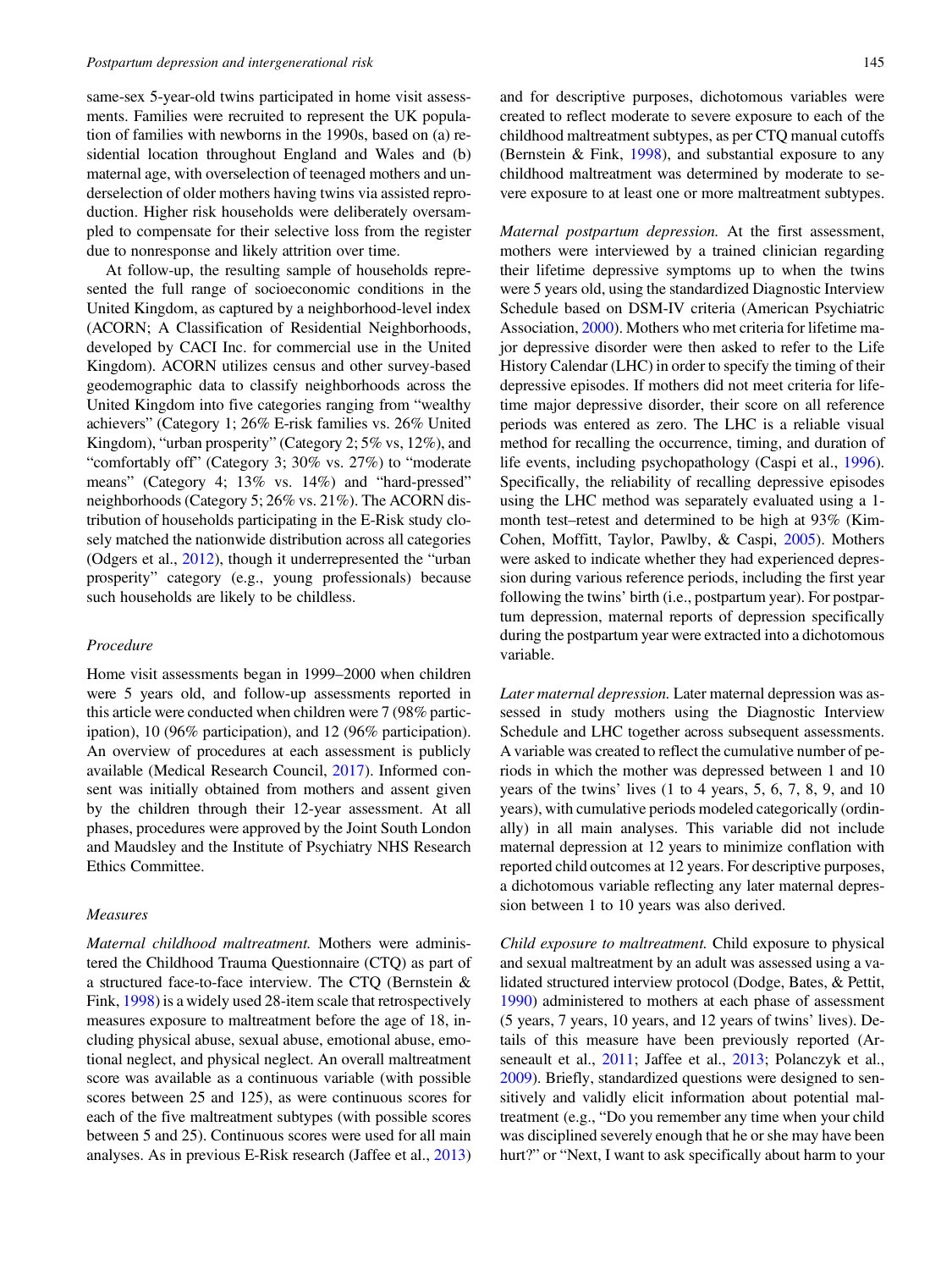child of a sexual nature."). At each phase, any positive reports were probed by the interviewer for further details about the incident and to rule out accidental harm or harm from peers. This narrative information was documented in a dossier along with maternal narratives and any referrals made. Each dossier was maintained over phases of assessment and then independently reviewed at 12 years by two clinical psychologists to reach consensus about likelihood of maltreatment occurrence between birth and 12 years of age. Initial interrater agreement between coders exceeded 90%, and discrepancies were resolved through consensus review. Child exposure to harm was indexed in a three-level categorical variable: none, probable, and definite. Examples of probable harm included instances in which a mother reported spanking her child and leaving marks or bruises, where sexually inappropriate behavior from an adult was suspected and resulted in preventive action, or where social services had been contacted due to concerns about child maltreatment. Examples of definite harm included instances where children sustained serious injuries from neglectful or abusive care, were discovered to be subject to inappropriate sexual contact from an adult, or were already registered on a child protective registry. A dichotomous variable was created to reflect likely maltreatment exposure (probable or definite) versus no such exposure, as in previous research (Jaffee, Caspi, Moffitt, & Taylor, [2004\)](#page-12-0).

Child internalizing and externalizing symptoms. Child internalizing and externalizing symptoms were measured at 12 years using the Child Behavior Checklist (Achenbach, [1991b](#page-11-0); Achenbach & Rescorla, [2001\)](#page-11-0) for mothers and the Teacher Report Form (Achenbach, [1991a](#page-11-0)) for schoolteachers. Mother and teacher ratings were summed to provide an overall measure of child symptomatology across settings (Cairns, Mok, & Welbury, [2005](#page-11-0)) and in order to incorporate multiple sources of variance, as children may behave or express emotions differently across settings. Continuous scores on withdrawn and anxious/depressed subscales were combined to form the overall internalizing problems scale, while continuous scores on aggressive and delinquent behavior subscales were combined to form the overall externalizing problems scale. Given combined mother–teacher ratings and use of a UK-based sample, overall raw scores were used and reported for all analyses.

Covariates. Maternal age in years reflected the mother's age when twins were born. Maternal socioeconomic status was indexed using a standardized composite of family income, education, and social class indicators measured at the first assessment. These correlated indicators were found to load significantly onto a single latent factor (Trzesniewski, Moffitt, Caspi, Taylor, & Maughan, [2006](#page-13-0)). Based on cohort-wide distribution of scores on this latent factor, mothers were divided into three tiers reflecting overall socioeconomic standing. For this study, this variable was recorded to reflect increasing levels of socioeconomic disadvantage. Regarding descriptive child characteristics, categorical information on child sex

(male vs. female) and twin zygosity status (monozygotic vs. dizygotic) was also obtained at the first assessment.

# Analytic strategy

Main analyses. Descriptive analyses were initially conducted in SPSS (SPSS IBM v.23, Armonk, NY) to understand patterns of childhood maltreatment and depression as experienced by study mothers, and to characterize outcomes experienced by study children. Then, structural equation modeling (SEM) was conducted using Mplus v.7.3 (Muthén & Muthén, [1998–2014](#page-12-0)) to test the hypothesized interrelationships between maternal childhood maltreatment, maternal postpartum depression, and child outcomes. SEM allows for associations to be simultaneously evaluated rather than estimating multiple independent regressions, and also permits estimation of both direct and indirect effects (Bollen, [1987](#page-11-0)). Data from both twins were included in the SEM analyses. To account for nesting within mothers, the data set was structured at the family level so that each twin's data were included as variables within the same family case, with elder versus younger twin variables distinguished accordingly. Twin outcomes on a same variable (e.g., externalizing symptoms) were mapped as indicators with equal factor loadings onto one latent outcome variable, as consistent with the common fate model for dyadic data (Ledermann & Kenny, [2012;](#page-12-0) Peugh, DiLillo, & Panuzio, [2013](#page-12-0)), with factor mean and variance set to zero and one, respectively. As a sensitivity analysis for this twinbased approach, a similar structural model was initially tested where only one child from each pair was randomly selected for a singleton analysis without latent twin variables.

To test continuity of maltreatment and related sequelae across generations, preliminary path analyses were conducted using maximum likelihood estimation to examine maternal childhood maltreatment scores as a predictor of each individual latent child outcome. Next, an overall structural model was used to test the extent to which postpartum depression mediates the association between maternal history of childhood maltreatment and child exposure to maltreatment and subsequent child internalizing and externalizing symptoms. Given the inclusion of categorical variables (e.g., postpartum depression) in the overall model, all subsequent analyses used weighted least squares means and variance adjusted estimation. Specifically, maternal childhood maltreatment was predicted to influence postpartum depression; postpartum depression was predicted to influence child harm exposure between birth and 12 years; and child harm exposure was predicted to subsequently influence child internalizing and externalizing symptoms at 12 years. Direct paths were also estimated between maternal childhood maltreatment and child outcomes, and between postpartum depression and child internalizing and externalizing symptoms, to explore any influences above and beyond the hypothesized pathway. Child internalizing and externalizing symptom residuals were allowed to covary. Within each twin pair, children were expected to be interchangeable, that is, meaningfully different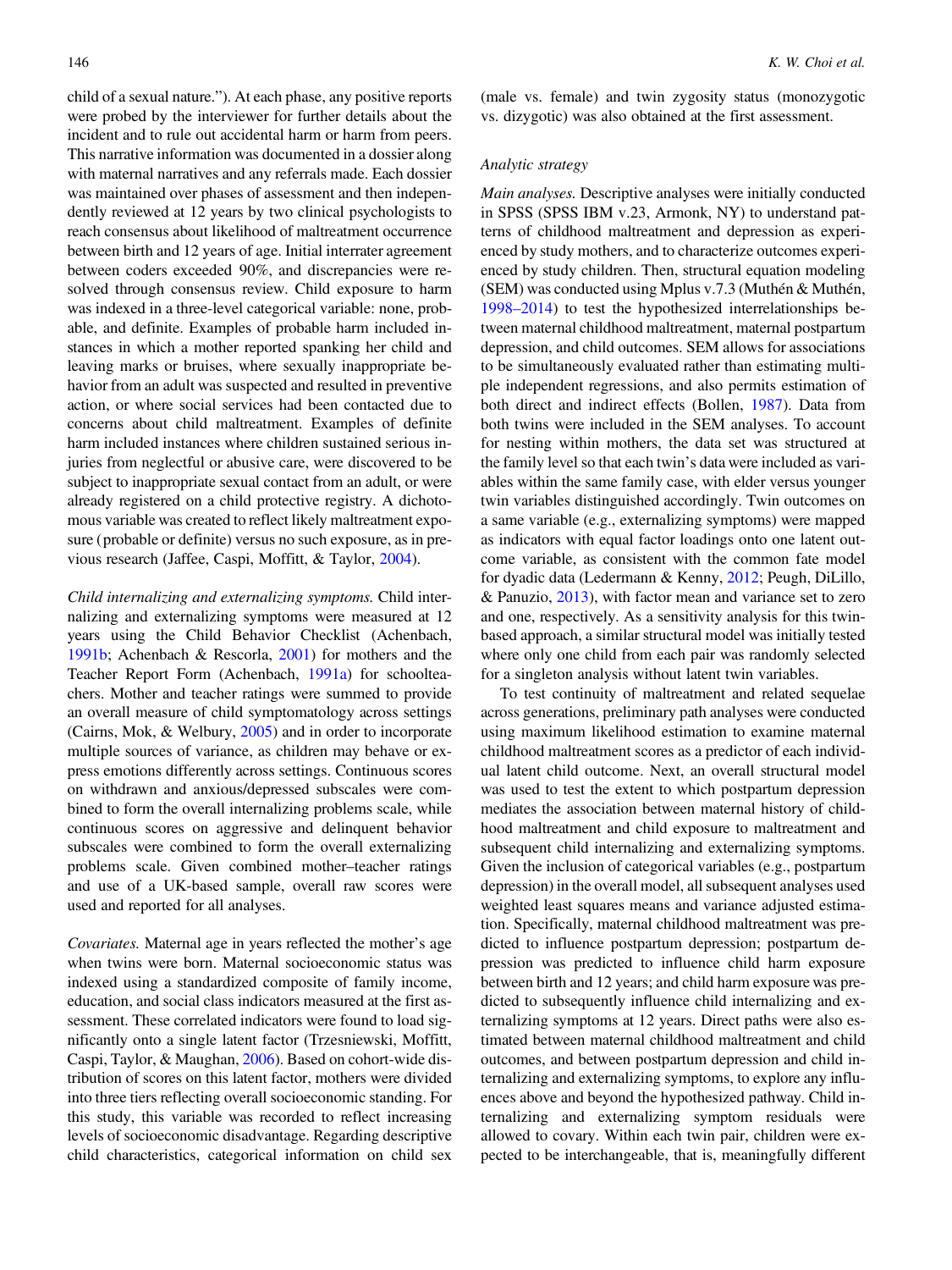#### Postpartum depression and intergenerational risk 147

on outcome variables based on order of birth (elder vs. younger). This assumption was explicitly tested using a chisquare difference test, which revealed no significant worsening of model fit for a nested model when outcome means and variances were specified as equal across elder and younger twins, so this specification was preserved throughout model testing. All possible indirect effects of maternal childhood maltreatment on child outcomes were queried.

SEM results were evaluated sequentially. First, to assess overall model fit, comparative fit indices (CFI/Tucker–Lewis index; with acceptable values  $>0.90$  and the root mean square error of approximation (RMSEA; with acceptable values  $< 0.08$  and associated 90% confidence intervals [CIs]) were examined as statistical tests of the goodness of fit of the overall model (Schreiber, Nora, Stage, Barlow, & King, [2006](#page-13-0)). Second, the direct effects of maternal childhood maltreatment on child outcomes were examined. Third, the mediating effect of postpartum depression was evaluated. After this initial evaluation, maternal age and socioeconomic disadvantage were entered as covariates for all endogenous variables in the model. Fourth and finally, paths were added structurally to test the extent to which later maternal depression might carry the mediating effect of postpartum depression on child outcomes. This final model was again evaluated for overall fit as well as its direct and indirect effects. All effects were interpreted using standardized coefficients depending on the scale (continuous or categorical) of the independent variable.

Testing for moderation by child sex. To probe for potential differences in susceptibility to maternal risk across child sex, multiple-group testing was performed with the final model to determine whether structural pathways differed across male and female children. Chi-square difference tests were conducted to compare a model in which all structural paths leading to child outcomes were constrained across male and female groups, against a model in which these parameters were free to vary. In each model, pathways between maternal variables (e.g., maternal trauma to postpartum depression) were fixed as equal across groups, as they were not theoretically suspected to differ across male and female children. All other parameters were free to vary. If the chisquare difference statistic was nonsignificant, the more restricted sex-neutral model was considered acceptable given no substantial worsening in fit; conversely, a significant result would suggest that imposing parameter restrictions led to significantly worsened model fit, such that the sexes should be considered separately.

Examining role of maltreatment subtypes. To evaluate the relative impact of specific forms of maternal childhood maltreatment on child outcomes, both directly and indirectly through postpartum depression, a structural model based on the adjusted final model was tested to account for maltreatment subtypes using five predictor variables decomposed from the overall maltreatment variable (physical abuse, sexual abuse, emotional abuse, emotional neglect, and physical neglect). Intercorrelations between maltreatment subtypes were automatically factored into the model given their specification as exogenous variables.

# Results

## Missing data

Among the 1,116 E-Risk families, a small subset had CTQ data completed by an individual other than the mother (e.g., father or grandparent). These cases were excluded from the present study because the CTQ data would not reflect maternal trauma, leaving 1,038 families with CTQ data completed by the mother herself. Of these, 22 cases had missing maternal data (8 on postpartum depression and 14 on CTQ) and were excluded from analysis as weighted least squares means and variance adjusted estimation would handle this data using pairwise deletion, resulting in a final sample of 1,016 mothers and their children. The subsample with missing data did not differ significantly from the final analytic sample on socioeconomic categories, child sex, twin zygosity, or maternal age.

## Descriptive findings

Sample characteristics are summarized in Table 1 for mothers and [Table 2](#page-5-0) for children. Of note,  $18\%$  ( $N = 180$ ) of mothers endorsed clinical depression in the postpartum year, and the majority of these depressed women  $(83\%, N = 150)$  reported at least some depression in later years, while 17% of mothers  $(N = 30)$  reported depression only in the postpartum year. Almost one in four mothers (24%,  $N = 248$ ) experienced at least one type of childhood maltreatment at the moderate/severe level. The most common maltreatment subtype was emotional neglect (16%), followed by emotional abuse and sexual abuse (both 11%); physical abuse was reported by 8% of mothers, and 6% reported physical neglect. Among the children, there

Table 1. Maternal sample characteristics

| Maternal variables              | $N = 1016$   |
|---------------------------------|--------------|
| Mean age $(SD)$                 | 28.0(5.9)    |
| Socioeconomic risk              |              |
| High                            | 33\% (330)   |
| Moderate                        | 33% (336)    |
| Low                             | 34\% (350)   |
| Childhood maltreatment (yes/no) |              |
| Any                             | 24\% (248)   |
| Physical abuse                  | 8\% (79)     |
| Sexual abuse                    | $10\%$ (105) |
| Emotional abuse                 | $11\%$ (107) |
| Physical neglect                | $6\%$ (59)   |
| Emotional neglect               | $16\%$ (161) |
| Postpartum depression           | 18\% (180)   |
| Any later depression            | 39% (396)    |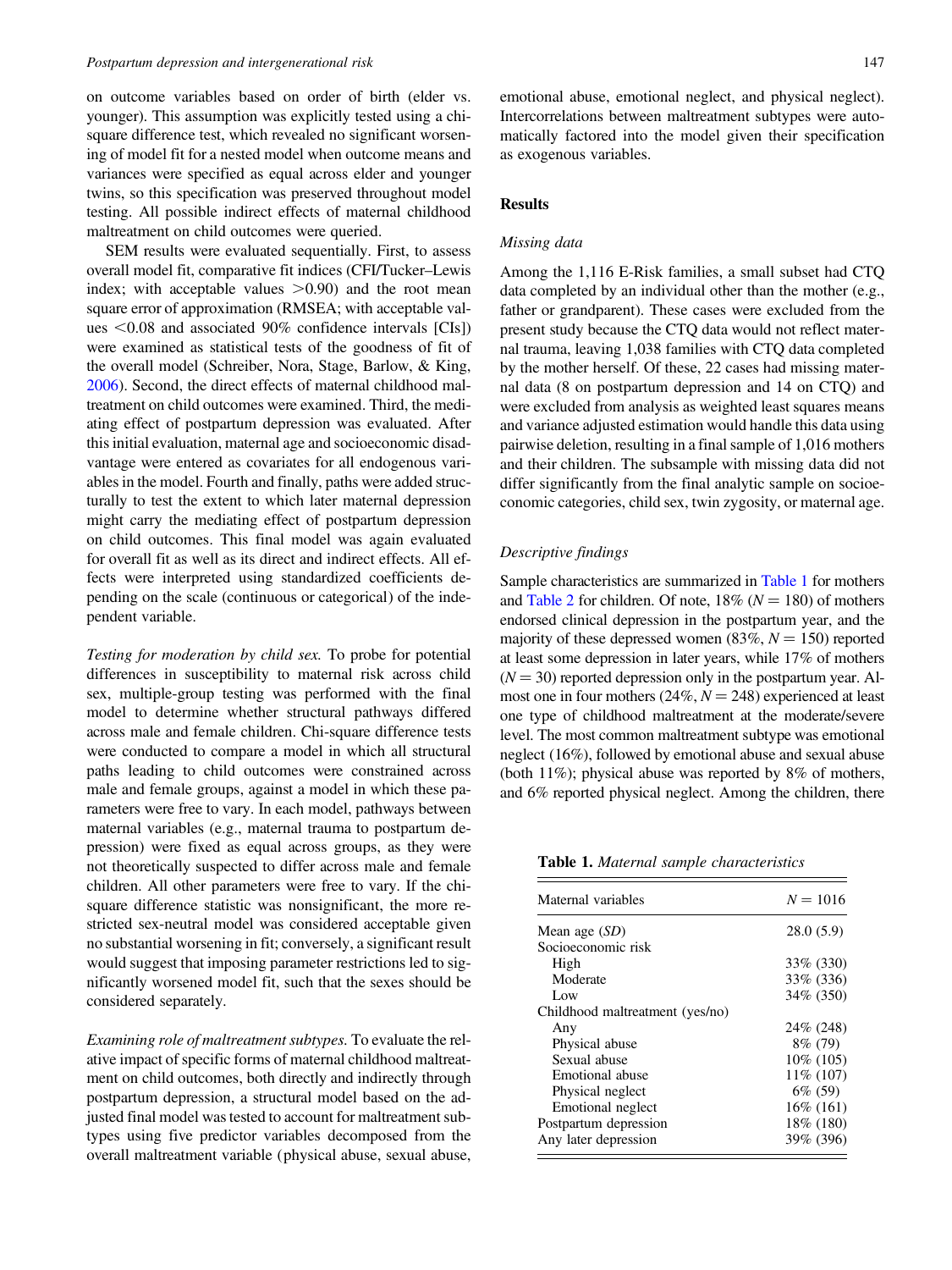<span id="page-5-0"></span>Table 2. Child sample characteristics

| Child variables                              | $N = 2032$  |
|----------------------------------------------|-------------|
| Gender                                       |             |
| Female                                       | 51\% (1044) |
| Male                                         | 49% (988)   |
| Twin zygosity                                |             |
| Identical (MZ)                               | 54\% (1102) |
| Fraternal (DZ)                               | 46% (930)   |
| Harm exposure between 0–12 years             | 21% (422)   |
| Mean internalizing symptoms at 12 years (SD) | 4.7(3.8)    |
| Mean externalizing symptoms at 12 years (SD) | 6.9(6.9)    |

was a relatively even balance across gender as well as across identical versus fraternal twins. One in five children was determined to have experienced likely harm before 12 years of age.

Among mothers who reported postpartum depression,  $40\%$  ( $N = 72/180$ ) had at least one child who was later exposed to maltreatment, compared to  $22\%$  ( $N = 188/836$ ) among mothers without postpartum depression. Even in cases of discordant maltreatment exposure where only one twin was exposed to maltreatment, paired-sample  $t$  tests indicated the twin who was exposed to maltreatment had slightly higher but not significantly different internalizing or externalizing scores than the nonexposed twin, suggesting that a shared context where at least one child is being maltreated has consequences for both twins.

## Structural model findings

Continuity of maltreatment and related sequelae across generations. In individual path analyses, maternal childhood maltreatment significantly predicted children's harm exposure  $(B = 0.32, p < .001)$ , internalizing symptoms  $(B = 0.33, p < .001)$ , and externalizing symptoms  $(B = 0.33, p < .001)$ 0.35,  $p < .001$ ), supporting continuity of maltreatment and related sequelae in the next generation. These significant paths persisted even when adjusted for maternal age and socioeconomic disadvantage, which would be later added to the full structural model.

Mediating effect of postpartum depression on child outcomes. The main structural model with postpartum depression (Figure 1; significant paths shown, with standardized coefficients) fit the data well,  $\chi^2$  (20) = 60.06, p < .001, RMSEA =  $0.04$ , 90% CI [0.032, 0.058], CFI/TLI = 0.99/ 0.98, explaining 15% of variance in child harm exposure, 20% of variance in child internalizing symptoms, and 24% of variance in child externalizing symptoms (all  $p < .001$ ). With regard to direct effects, maternal childhood maltreatment significantly predicted postpartum depression ( $B =$ 0.22,  $p < .001$ ). In turn, postpartum depression significantly predicted child exposure to harm ( $B = 0.22$ ,  $p < .001$ ), which in turn predicted child internalizing ( $B = 0.27$ ,  $p < .001$ ) and externalizing symptoms ( $B = 0.34$ ,  $p < .001$ ). Maternal childhood maltreatment also had significant direct paths to each child outcome ( $p < .001$ ; see Figure 1 for standardized coefficients).

In terms of mediating effects, there was a significant indirect effect of maternal childhood maltreatment on child harm exposure through postpartum depression ( $B = 0.05$ ,  $p =$ .002). For child internalizing symptoms, total indirect effects of maternal childhood maltreatment through the hypothesized model were also significant ( $B = 0.11$ ,  $p < .001$ ). Decomposition of specific indirect effects showed significant mediating pathways through the combined pathway of postpartum depression  $\rightarrow$  subsequent child harm ( $B = 0.01$ ,  $p = .011$ ) and through child harm exposure alone ( $B =$ 0.07,  $p < .001$ ). The indirect pathway through postpartum depression without child harm exposure was nonsignificant. For child externalizing symptoms, total indirect effects were similarly significant ( $B = 0.12$ ,  $p < .001$ ) and decomposition of specific indirect effects again showed significant mediating pathways through postpartum depression  $\rightarrow$  subsequent child harm ( $B = 0.02$ ,  $p = .004$ ) and through child harm exposure alone ( $B = 0.09$ ,  $p < .001$ ). The indirect pathway through postpartum depression without child harm exposure was nonsignificant.

Sensitivity analyses. First, an analysis using only one randomly selected child from each twin pair revealed the same



Figure 1. (Color online) Main structural model with postpartum depression as mediator. Rectangles represent observed variables; ovals represent latent variables on which younger and elder twin scores have been regressed (paths not shown to improve readability). Solid lines represent paths with coefficients significant at  $p < .05*$  or  $p < .001***$ , with only significant paths shown in the model.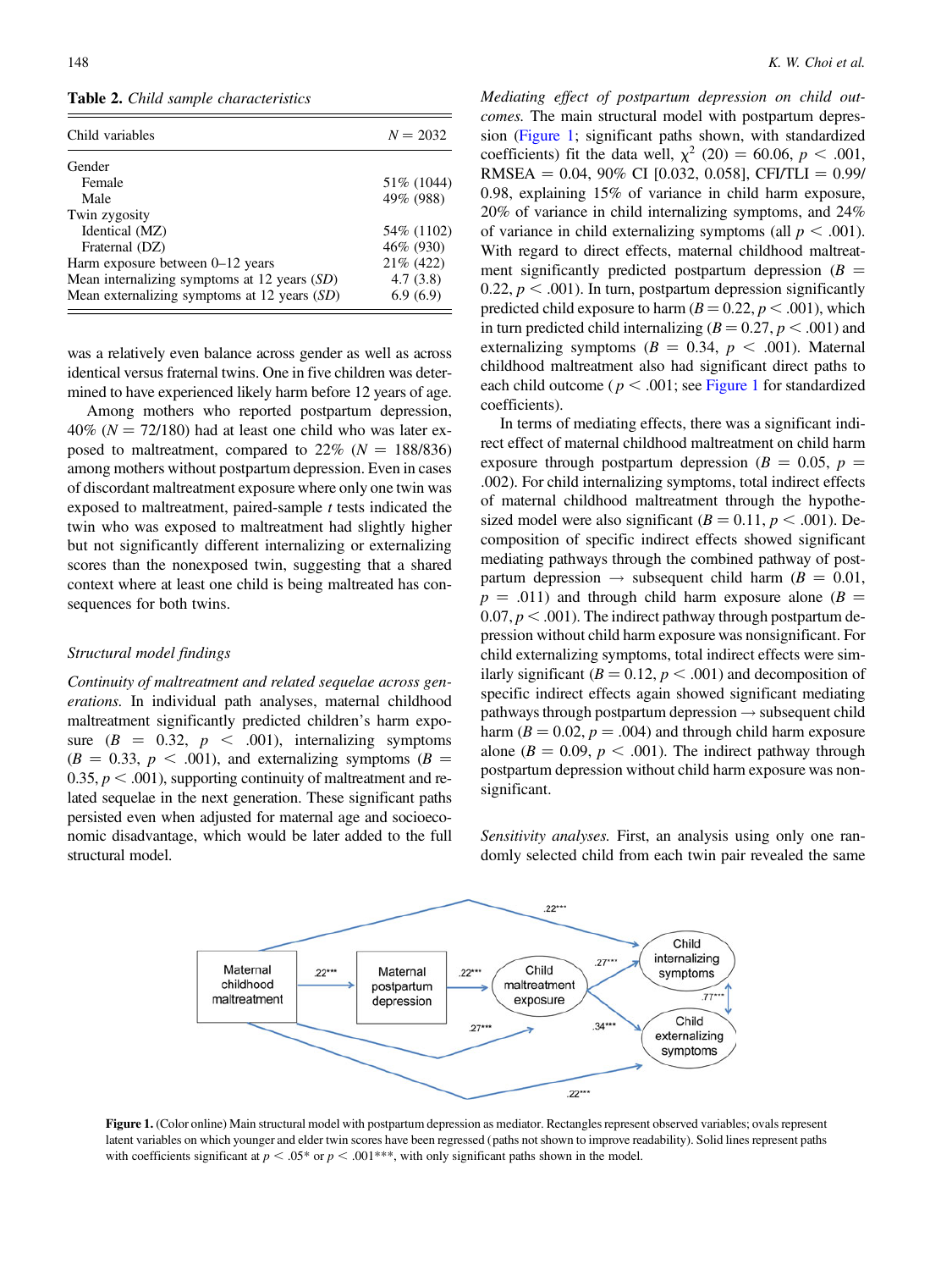

Figure 2. (Color online) Sensitivity analyses of mother-only versus teacher-only informant reports. Rectangles represent observed variables; ovals represent latent variables on which younger and elder twin scores have been regressed (paths not shown to improve readability). Solid lines represent significant paths. Of note, bolded lines represent significant paths that were different across child outcomes as measured by mother-only versus teacher-only reports.

pattern of significant direct and indirect effects (not shown) as in the twin-based model; thus, the more comprehensive twinbased approach was conserved in subsequent analyses. Second, the comprehensive model was examined separately based on mother-only versus teacher-only reports of child symptoms, as opposed to combined reports. Each model continued to fit well, though minor pathway differences were found by informant (as shown in Figure 2). Specifically, when mothers reported on child symptoms, all model pathways were significant as before, but postpartum depression also predicted child internalizing symptoms directly, and thus significantly mediated between maternal childhood maltreatment and child internalizing symptoms above and beyond child harm exposure. When teachers reported on child symptoms, the pathway from child harm exposure to internalizing symptoms was not significant; however, postpartum depression predicted child externalizing symptoms directly, and thus significantly mediated between maternal childhood maltreatment and child externalizing symptoms above and beyond child harm exposure. While these results were used to contextualize main findings (see Discussion), combined reports across mothers and teachers were used in subsequent analyses as a comprehensive measure of child symptoms across settings was desired and different reporters are able to provide complementary evidence about children's emotional/behavioral problems (Cairns et al., [2005\)](#page-11-0).

Adjusting for sociodemographic factors. The model retained good fit even when maternal age and socioeconomic disadvantage were added as covariates,  $\chi^2$  (26) = 64.769, p < .001, RMSEA =  $0.038$ , 90% CI [0.027, 0.050], CFI/TLI = 0.99/0.98, and the overall pattern of significant direct and in-

direct effects remained the same. In addition, socioeconomic disadvantage significantly predicted each of the child outcomes ( $B = 0.11$ ,  $p = .010$  for harm exposure;  $B = 0.16$ ,  $p = .002$  for internalizing symptoms; and  $B = 0.26$ ,  $p <$ .001 for externalizing symptoms), while maternal age was a significant predictor of child harm exposure  $(B = -0.12,$  $p = .004$ ) such that younger mothers had a higher risk of later child harm. This adjusted model explained 19% of variance in child harm exposure, 22% of variance in child internalizing symptoms, and 30% of variance in child externalizing symptoms (all  $p < .001$ ).

Exploring the potential role of later maternal depression. When later maternal depression was included structurally in the adjusted model so it followed postpartum depression and was also allowed to predict each of the child outcomes (see [Figure 3;](#page-7-0) significant paths shown, with standardized coefficients), the resulting model continued to fit the data well,  $\chi^2$  (30) = 96.35, p < .001, RMSEA = 0.047, 90% CI [0.036, 0.057], CFI/TLI = 0.98/0.97. In this model, maternal childhood maltreatment significantly predicted postpartum depression ( $B = 0.32$ ,  $p < .001$ ). Postpartum depression then significantly predicted later maternal depression ( $B =$ 0.66,  $p < .001$ ), which in turn predicted child harm exposure  $(B = 0.18, p = .027)$ , internalizing symptoms  $(B = 0.20, p = .027)$ .016), and externalizing symptoms ( $B = 0.15$ ,  $p = .033$ ); however, postpartum depression was no longer a significant direct predictor of child outcomes. Maternal childhood maltreatment continued to have significant direct paths to each of the child outcomes ( $p < .001$ ; see [Figure 3](#page-7-0) for coefficients). Socioeconomic disadvantage predicted later maternal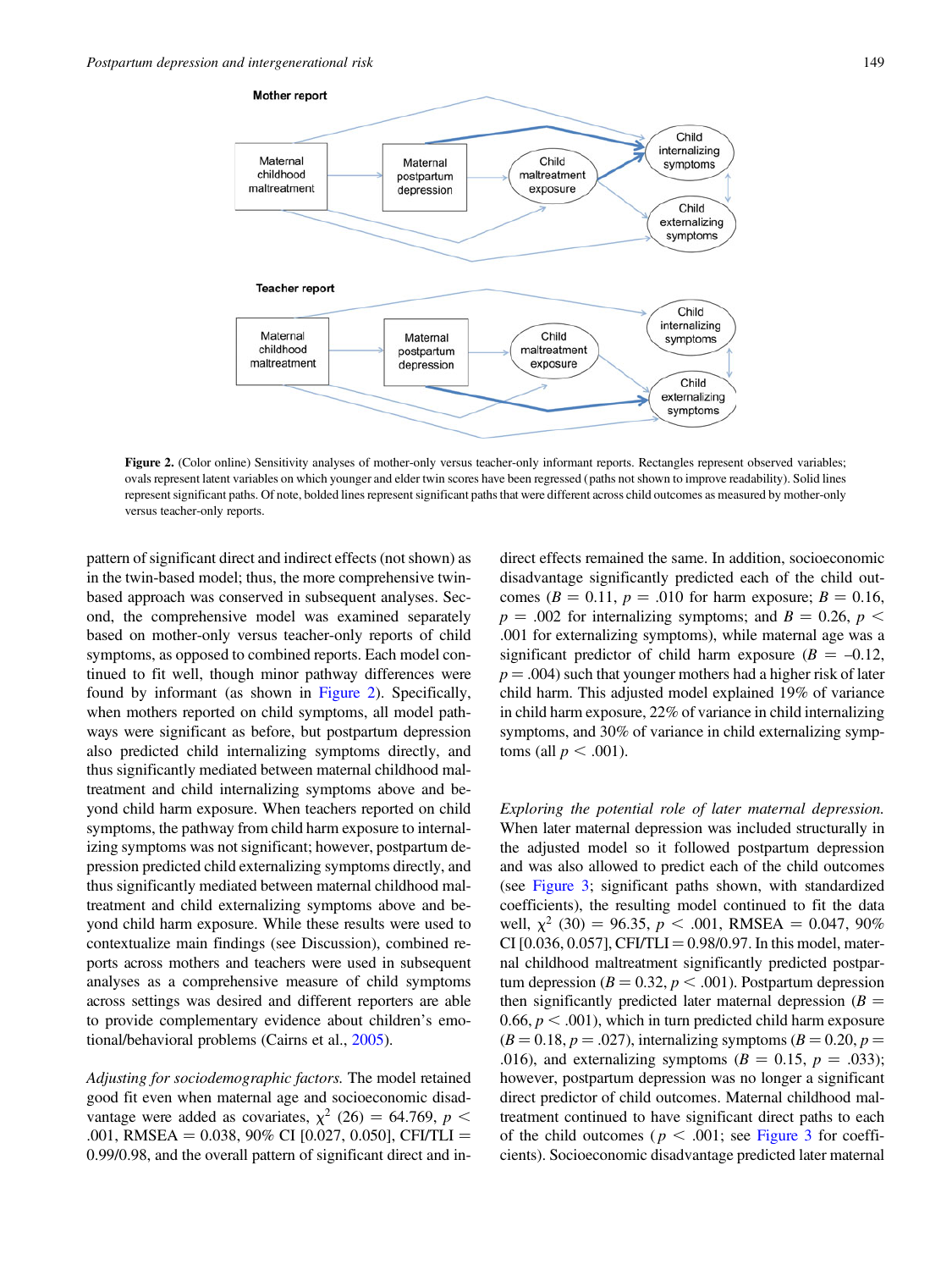<span id="page-7-0"></span>

Figure 3. (Color online) Adjusted structural model including later maternal depression. Rectangles represent observed variables; ovals represent latent variables on which younger and elder twin scores have been regressed (paths not shown to improve readability). Solid lines represent paths with coefficients significant at  $p < .05^*$  or  $p < .001^{***}$ , with only significant paths shown in the model.

depression ( $B = 0.131$ ,  $p = .004$ ), though not postpartum depression.

In terms of mediating effects, there was a significant total indirect effect of maternal childhood maltreatment for child harm exposure ( $B = 0.07$ ,  $p < .001$ ), specifically through the pathway that included both postpartum depression and later maternal depression ( $B = 0.04$ ,  $p = .032$ ). For child internalizing symptoms, there was a significant total indirect effect of maternal childhood maltreatment ( $B = 0.10, p < .001$ ), through the specific pathways of postpartum depression  $\rightarrow$  later maternal depression ( $B = 0.05$ ,  $p = .021$ ) and through child harm exposure only ( $B = 0.05$ ,  $p = .004$ ), but not solely through postpartum depression. The indirect pathway through postpartum depression  $\rightarrow$  later maternal depression  $\rightarrow$  child harm exposure was also marginally insignificant  $(B =$ 0.008,  $p = .080$  after adjusting for covariates. For child externalizing symptoms, there was a significant total indirect effect of maternal childhood maltreatment ( $B = 0.11$ ,  $p <$ .001), with specific pathways through postpartum depression  $\rightarrow$  later maternal depression ( $B = 0.03$ ,  $p = .039$ ), postpartum depression  $\rightarrow$  later maternal depression  $\rightarrow$  child harm exposure ( $B = 0.01$ ,  $p = .046$ ), and through child harm exposure only ( $B = 0.06$ ,  $p < .001$ ), but not solely through postpartum depression. With the inclusion of later maternal depression, the model explained 20% of variance in child harm exposure, 24% of variance in child internalizing symptoms, and 34% of variance in child externalizing symptoms (all  $p < .001$ ).

Testing the moderating effects of child sex. Means and variances were allowed to vary across male and female children; as expected, boys on average had higher externalizing symptoms than girls. When the moderating effect of child sex on structural paths was tested, chi-square difference tests revealed a significant worsening in model fit from the freed model (in which all structural paths to child outcomes were allowed to vary across males and females) to the more constrained model (in which these paths were set as equal),  $\chi^2\Delta$  (17) = 29.41, p = .031. However, follow-up difference

tests that constrained paths from either (a) maternal childhood maltreatment to child outcomes (direct effects) or (b) postpartum or later maternal depression to child outcomes (mediator effects) were nonsignificant, suggesting these paths were comparable across male and female children, at least when adjusting for all paths considered. Significant worsening in fit was found only when (c) paths from maternal demographic covariates to child outcomes were constrained across male and female children,  $\chi^2 \Delta$  (6) = 18.43, p = .005. Inspection of unconstrained path coefficients between groups revealed that in this model, maternal socioeconomic disadvantage predicted child harm exposure among males ( $p = .005$ ) but not females ( $p = .993$ ); internalizing symptoms for females ( $p =$ .005) but not males ( $p = .282$ ); and externalizing symptoms for both sexes ( $p < .001$ ). Younger maternal age at birth significantly predicted child harm exposure only for females ( p  $<$  .001). These findings suggest some differential susceptibility of male versus female children to contextual risks but not to the overall intergenerational transmission of maltreatment through maternal depression.

Examining maltreatment subtypes. When all maltreatment subtypes were entered instead of overall maltreatment in the final structural model with covariates ([Figure 4\)](#page-8-0), the resulting model fit the data well,  $\chi^2$  (46) = 104.94, *p* < .001, RMSEA  $= 0.036, 90\% \text{ CI}$  [0.027, 0.045], CFI/TLI  $= 0.98/0.96$ , and explained comparable variance in child outcomes as the overall maltreatment model, with similar pathways. Among subtypes, maternal histories of emotional abuse and sexual abuse were significant predictors of postpartum depression ( $B =$ 0.24,  $p < .001$  for emotional abuse;  $B = 0.12$ ,  $p = .005$  for sexual abuse) above and beyond the other subtypes. In addition, maternal history of emotional neglect had significant direct paths to child harm exposure  $(B = 0.12, p = .017)$ , child internalizing symptoms ( $B = 0.10$ ,  $p = .042$ ), and marginally externalizing symptoms ( $B = 0.07$ ,  $p = .060$ ). Maternal history of physical abuse had a significant direct relationship with child externalizing symptoms ( $B = 0.14$ ,  $p < .001$ ).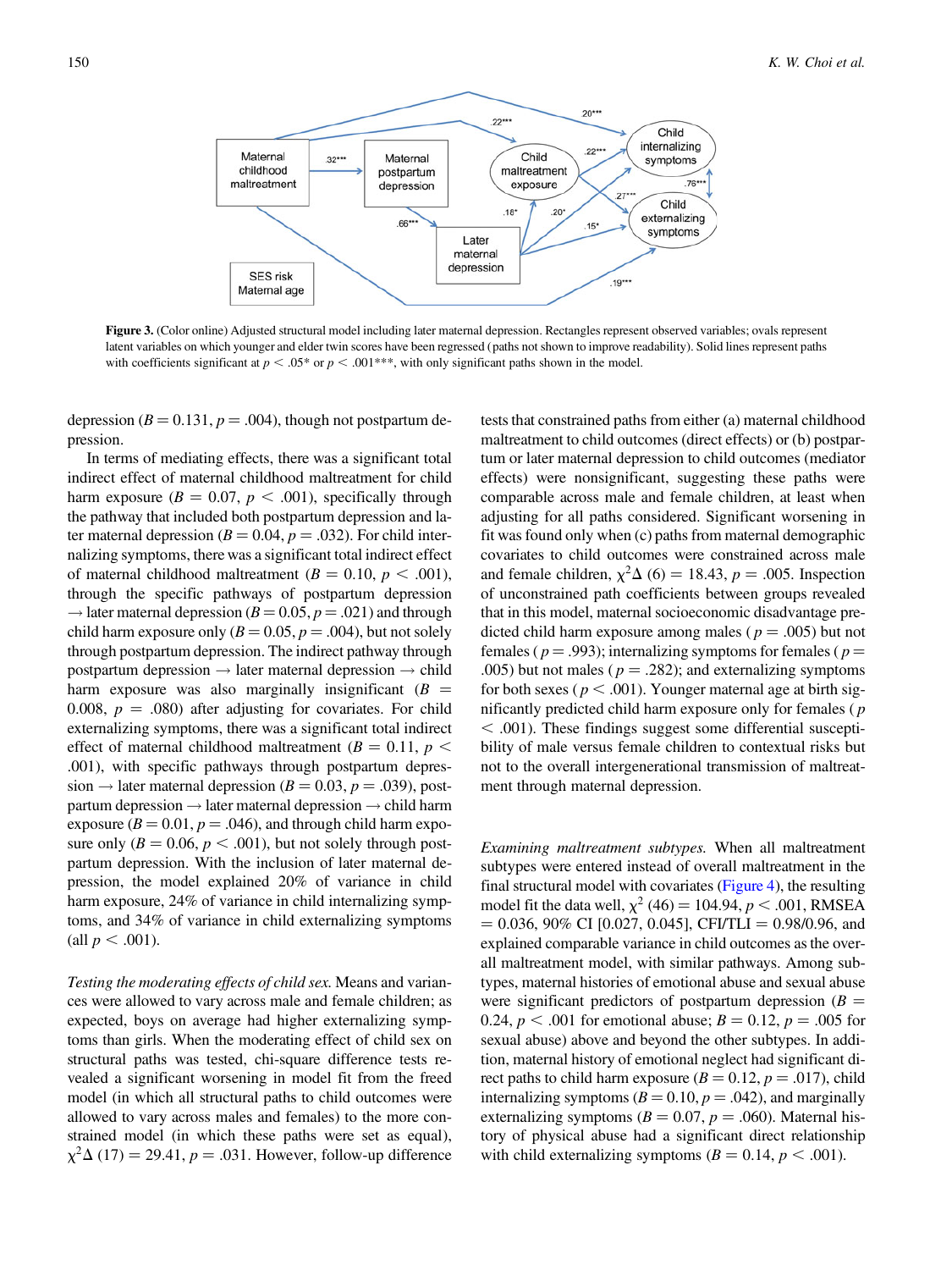<span id="page-8-0"></span>

Figure 4. (Color online) Examining the relative contribution of maltreatment subtypes. Rectangles represent observed variables; ovals represent latent variables on which younger and elder twin scores have been regressed (paths not shown to improve readability). Solid lines represent paths with coefficients significant at  $p < .05*$  or  $p < .001***$ , with only significant paths shown in the model.

## **Discussion**

#### Summary and integration

This study examined the mediating role of postpartum and subsequent depression in the intergenerational transmission of maltreatment and its psychological sequelae. It drew on a large birth cohort that was nationally representative of household conditions across the United Kingdom, in which mothers were not selected for their trauma histories or depression risk. The fact that almost one in five of mothers endorsed clinically significant depression in the postpartum year and nearly one in four had been exposed to at least one substantial form of childhood abuse or neglect supports the prevalence of these exposures at a population level and a need to understand how such exposures might affect outcomes in the next generation.

As expected, maternal childhood maltreatment was associated with greater risk for postpartum depression. Mothers who reported postpartum depression had nearly twice the prevalence (40% vs. 22%) of having a child exposed to later maltreatment. In SEM analyses, postpartum depression significantly mediated the relationship between maternal childhood maltreatment and child harm exposure, with subsequent influences on child internalizing and externalizing symptoms at 12 years. This mediating effect persisted even when accounting for socioeconomic disadvantage, suggesting that structural links observed between maternal childhood maltreatment, postpartum depression, and child outcomes were not simply explained by underlying levels of environmental adversity. These core results integrate findings from two separate streams of literature toward a more nuanced framework of intergenerational transmission, where (a) history of childhood maltreatment has been associated with increased risk for postpartum depression (Alvarez-Segura et al., [2014](#page-11-0); Choi & Sikkema, [2016](#page-11-0)), and (b) postpartum depression has

been associated with a range of long-term child psychological outcomes (Hay et al., [2003](#page-12-0); Murray et al., [2010\)](#page-12-0). In this study, postpartum depression was linked to child outcomes mainly through risk of child harm, a cascade consistent with literature on maternal depression in the perinatal period (Pawlby, Hay, Sharp, Waters, & Pariante, [2011;](#page-12-0) Plant, Jones, Pariante, & Pawlby, [2017\)](#page-13-0).

Contrary to the sensitive window hypothesis, results indicated the mediating effect of postpartum depression from maternal childhood maltreatment on child harm and subsequent outcomes was carried by later maternal depression, consistent with recent literature (Agnafors, Sydsjö, deKeyser, & Svedin, [2012;](#page-11-0) Sanger, Iles, Andrew, & Ramchandani, [2015](#page-13-0)). Most women with postpartum depression experienced at least some depression in later years, highlighting the persistent nature of maternal depression beyond the postpartum period. Some mothers who continue to be depressed may directly engage in abusive behavior, perhaps due to limited emotional resources in response to child misbehavior (Shay & Knutson, [2008\)](#page-13-0); however, an alternative is they may be less able to actively monitor child safety or effectively protect the child from a violent partner or abusive acquaintance. The stronger effects of later maternal depression relative to postpartum depression might be explained in various ways. First, its occurrence is more proximal to child symptoms being assessed; developmental plasticity may have allowed intervening events to continue shaping outcomes beyond the postpartum period (Champagne, [2010](#page-11-0)). Second, it could be that cumulative exposure, as indexed by later maternal depression following postpartum depression, is particularly harmful (Halligan, Murray, Martins, & Cooper, [2007;](#page-12-0) Hay, Pawlby, Waters, & Sharp, [2008\)](#page-12-0). Third, an interaction effect may exist where early exposure to postpartum depression may sensitize children with genetic vulnerabilities to develop psychopathology but only when encountering later stressors such as continued maternal depression (Starr, Hammen, Conway, Raposa, &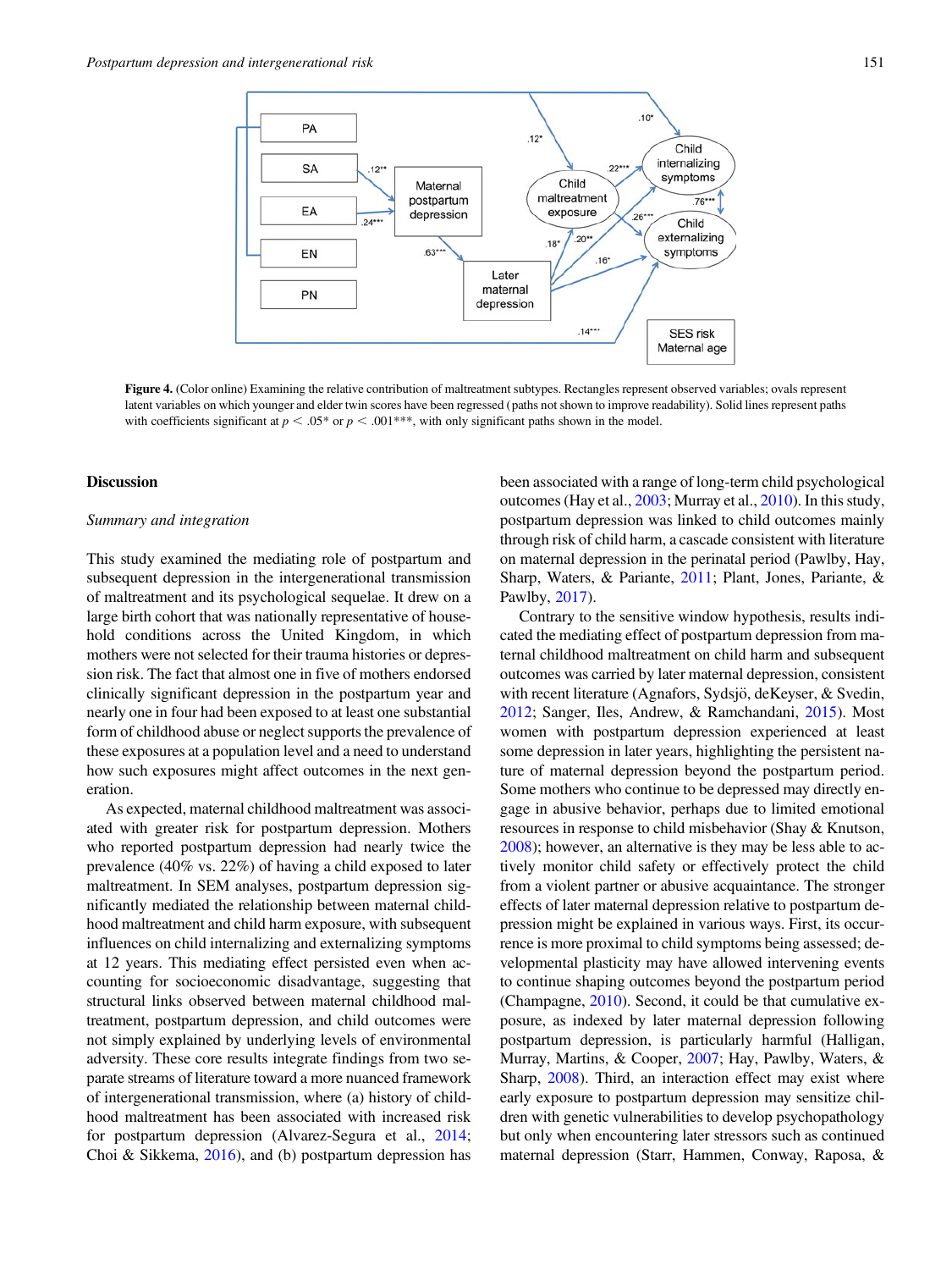Brennan, [2014\)](#page-13-0), representing a Gene  $\times$  Environment  $\times$  Environment interaction.

Moreover, findings suggested the overall intergenerational transmission pathway was robust to sex differences. Differential susceptibility of boys to maternal depression or history of childhood maltreatment was not supported in the current data, despite prior evidence of potential sex differences (Choe et al., [2013](#page-11-0); McGinnis et al., [2015\)](#page-12-0). Lack of findings could reflect timing of child outcomes assessed. Another British longitudinal cohort (Quarini et al., [2016\)](#page-13-0) also revealed no sex differences related to maternal postpartum depression for child depression outcomes at 12 years; rather, potentially latent differences emerged at 18 years, with male children showing greater vulnerability following maternal postpartum depression.

When different maternal childhood maltreatment subtypes were considered together, emotional abuse emerged above and beyond other subtypes as a significant predictor of postpartum depression. While consistent with prior literature (Minnes et al., [2008](#page-12-0)), the present study extended this finding by examining its implications for child outcomes. Literature increasingly recognizes the uniquely harmful effects of emotional maltreatment (Hibbard et al., [2012](#page-12-0); Spinazzola et al., [2014](#page-13-0)). Given that maltreatment subtypes often co-occur rather than occur in isolation, a history of emotional abuse may also indicate the early maltreating environment was particularly noxious, containing a strong psychological component in addition to external harm. For clinicians, inquiring about childhood emotional abuse and neglect in addition to reports of past physical or sexual abuse may yield nuanced insights about mothers and children at greatest risk. Studying additional dimensions of maltreatment exposure, including the timing, severity, duration, and multiplicity of these experiences (Teicher & Parigger, [2015\)](#page-13-0), and how they uniquely perturb neurodevelopmental systems that may affect later psychopathology and/or parenting may illuminate further opportunities for prevention.

It must be noted that maternal childhood maltreatment continued to predict child outcomes above and beyond the maternal depression pathway, suggesting only partial mediation. This confirms how intergenerational transmission is a multifactorial phenomenon. Other mediators of this transmission could include hostile or controlling parenting styles, maternal substance abuse, or mental health disorders such as posttraumatic stress disorder. Broader contextual factors such as domestic violence, household food insecurity, and neighborhood environments previously investigated in the E-Risk cohort (Belsky, Moffitt, Arseneault, Melchior, & Caspi, [2010;](#page-11-0) Jaffee, Caspi, Moffitt, Polo-Tomás, & Taylor, [2007](#page-12-0); Jaffee, Moffitt, Caspi, Taylor, & Aresneault, [2002\)](#page-12-0) may also be relevant, though our goal was to specifically ascertain timing effects of maternal depression. Algorithms of combined risk developed using computational learning methods (Mair et al., [2000](#page-12-0)) may be a promising direction for comprehensive prevention efforts, in which maternal depression and other contextual factors should be included as key indicators.

Furthermore, while not the focus of this study, it must be acknowledged that even in the presence of maternal risks, there was still substantial discontinuity in the transmission of maltreatment and related child outcomes. Mechanisms for resilience have been previously described in the literature (Cicchetti, [2013](#page-11-0)). Of relevance to the postpartum period, resilient child outcomes may be more likely when depressed mothers with maltreatment histories draw upon memories from early positive interactions with caregivers as they interact with their infants (Lieberman, Padrón, Van Horn, & Harris, [2005](#page-12-0)) and when they continue displaying positive affect towards their infants despite some negative parenting behavior (Martinez-Torteya et al., [2014\)](#page-12-0). Understanding how to promote these relational capacities in the presence of depressive symptoms may yield novel directions for intervening with mothers at risk.

# Limitations and future directions

Several limitations of this study should be noted. First of all, study assessments did not index severity of postpartum depression beyond threshold for diagnosis, which would capture a range of symptomatology and potentially be more informative in predicting later outcomes (Fihrer, McMahon, & Taylor, [2009](#page-12-0)). Given the study's initial focus on specific maternal risk factors such as depression, comprehensive psychiatric evaluation was not undertaken; thus, other mental health morbidities such as posttraumatic stress disorder or anxiety that could also influence risk transmission were not measured from the outset. Maternal childhood maltreatment was also measured retrospectively with the CTQ, which may be subject to underreporting (Brewin, Andrews, & Gotlib, [1993\)](#page-11-0) though has been found to correspond well to other sources of maltreatment information (Bernstein, Ahluvalia, Pogge, & Handelsman, [1997\)](#page-11-0) and should be considered a reasonable index of actual exposure. Similarly, mothers reported on postpartum depressive episodes as part of a retrospective clinical interview. Though this validated measure has been shown to increase accuracy of recall (Caspi et al., [1996\)](#page-11-0), recollection of prior depressive episodes may be biased by current mood and functioning at time of assessment. Findings would benefit from replication and extension using cohort studies with prospective data on maternal risk factors starting before birth. Our results converge with a recent study examining antenatal and postpartum depression in the transmission of negative outcomes in a prospective cohort (Plant et al., [2017](#page-13-0)).

Second, as the E-Risk study was conducted in the United Kingdom, results and policy implications may not be generalizable to other settings. For example, maternal and child health care systems in the United Kingdom are nationally managed, such that average British mothers may have greater access than mothers in the United States to supports and services throughout the course of their children's development, potentially mitigating intergenerational risks. In addition, the use of a twin-based sample could also limit generalizability to singleton families, despite sensitivity analyses using only one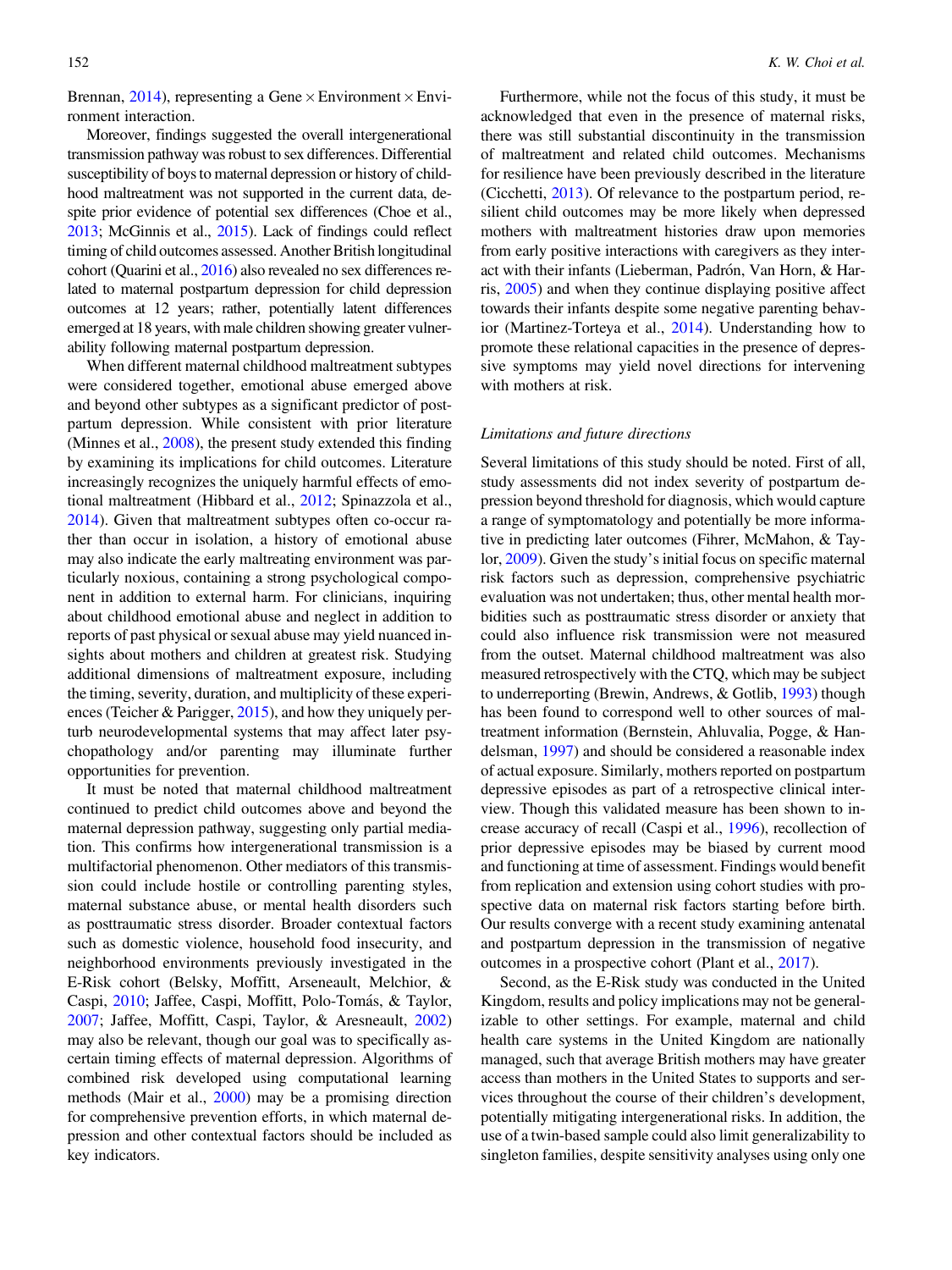randomly selected twin from each pair. For instance, mothers of twins may experience higher levels of depression (Thorpe, Golding, MacGillivray, & Greenwood, [1991](#page-13-0)). However, findings from this study resonate with others that have observed intergenerational links between maternal childhood maltreatment, maternal mental health, and child psychological outcomes in nontwin families (Plant et al., [2017](#page-13-0); Roberts et al., [2015\)](#page-13-0).

Third, there was potential for informant bias as mothers reported on their own maltreatment history and depression as well as children's outcomes, albeit at different time points. We attempted to mitigate this by separately testing the model using only mother or teacher reports of child symptoms. Results suggested that the proposed intergenerational pathway to child externalizing symptoms was robust across informants and particularly salient when teachers reported these symptoms, while the pathway to child internalizing symptoms was only significant when mothers reported these symptoms. Differential pathway results may reflect how externalizing symptoms are more obvious across settings, while mothers may be more likely than teachers to observe subtle internalizing symptoms within home contexts. Drawing on multiple informants and/or objective child assessments in future studies will clarify whether current findings for child internalizing symptoms are better explained by informant bias or actual contextual variation. In addition, child harm exposure over time was documented carefully by trained clinicians but did rely on caregiver self-report, which may result in biased estimates, though formal child registries may also underestimate actual cases compared to sensitively elicited personal reports (Gilbert et al., [2009\)](#page-12-0).

Fourth, this study did not explicitly rule out genetic mediation of intergenerational transmission, in which genetic factors shared between mothers and their children predispose them similarly to elicit maltreatment from their environment and/or demonstrate overall psychological vulnerability. For example, difficult temperament, a putatively heritable characteristic, may elicit both negative parenting behavior and parental depression (Dix & Yan, [2014](#page-12-0)). To examine genetic versus environmental mediation, studies could draw upon adoptive mother–child cohorts (McAdams et al., [2015](#page-12-0)) or recruit egg donor in vitro fertilization samples where the mother carries the pregnancy without being genetically related to the child (Thapar et al., [2009](#page-13-0)), to examine whether evidence converges across these types of studies. Fifth and finally, while postpartum depression appeared to partially link maternal trauma and child outcomes, it could reflect causal effects of maternal depression prior to birth (e.g., during pregnancy), though we were not able to explicitly test this in our study. Future research should factor in the previously observed role of antenatal depression in intergenerational transmission (Plant, Barkerm Waters, Pawlby, & Pariante, [2013;](#page-13-0) Plant et al., [2017](#page-13-0)) and test relative contributions of antenatal, postpartum, and later maternal depression to refine timing of interventions, as well as potentially synergistic effects of combined maternal depression and maltreatment histories.

## Implications

For treatment and prevention, this study has highlighted the predictive utility of postpartum depression for the intergenerational transmission of maltreatment and its sequelae. Elevated maternal depressive symptoms at any point after birth appear to increase risk of intergenerational transmission, and these symptoms may appear as early as the postpartum period. Postpartum depression could serve as a useful early marker, that is, part of a clinical endophenotype, for intergenerational risk, one amenable to detection and intervention. This aligns with national recommendations (Siu  $\&$  the US Preventive Services Task Force, [2016\)](#page-13-0) to screen for postpartum depression when follow-up options are available. Postpartum interventions may be strategic as mothers may be open to treatment and support during this time (Leis, Mendelson, Tandon, & Perry, [2009](#page-12-0)). For example, efforts have been made to incorporate depression treatment into home visiting programs (Ammerman et al., [2013](#page-11-0)), but program effects appear to be attenuated by maternal histories of maltreatment (Ammerman, Peugh, Teeters, Putnam, & Van Ginkel, [2016\)](#page-11-0), suggesting that depressed new mothers with trauma histories may require specialized attention and integrated interventions that simultaneously address trauma and mental health. Among psychotherapeutic options, one example is mindfulness-based cognitive therapy, which was developed to prevent depression relapse (Morgan, [2003\)](#page-12-0) and may be especially effective for individuals with childhood trauma (Williams et al., [2014\)](#page-13-0). Mindfulness-based cognitive therapy has demonstrated promise for preventing perinatal relapse in women with prior depressive episodes (Dimidjian et al., [2016](#page-12-0)). Mothers with trauma histories could benefit from such intervention, but it is unknown whether effects would extend beyond the postpartum period into later years.

Identifying and treating maternal depression in the earliest years may be an important way to interrupt cycles of trauma and improve maternal and child outcomes: an efficient strategy from a public health standpoint. However, postpartum depression may be most predictive of poor child outcomes within a course of maternal depression that is ongoing or recurrent, often including depressive episodes that onset before and/or during pregnancy. Research increasingly suggests that postpartum depression is not a homogeneous condition (Kettunen, Koistinen, & Hintikka, [2014](#page-12-0); Vliegen, Casalin, & Luyten, [2014](#page-13-0)). For a subset of women, such as those with maltreatment histories (Nanni, Uher, & Danese, [2012](#page-12-0)), postpartum depression may reflect more chronic lifelong vulnerability for depression. These mothers should be clinically distinguished from those experiencing a more "classic" state of postpartum depression associated with hormonal shifts and acute life transition. While both groups require support and intervention, this study suggests there is a two-generation impetus for targeting mothers with chronic trajectories. Given the likelihood of recurrent depression, mothers with maltreatment histories should be monitored for depressive symptoms beginning in pregnancy and at later points in their child's life,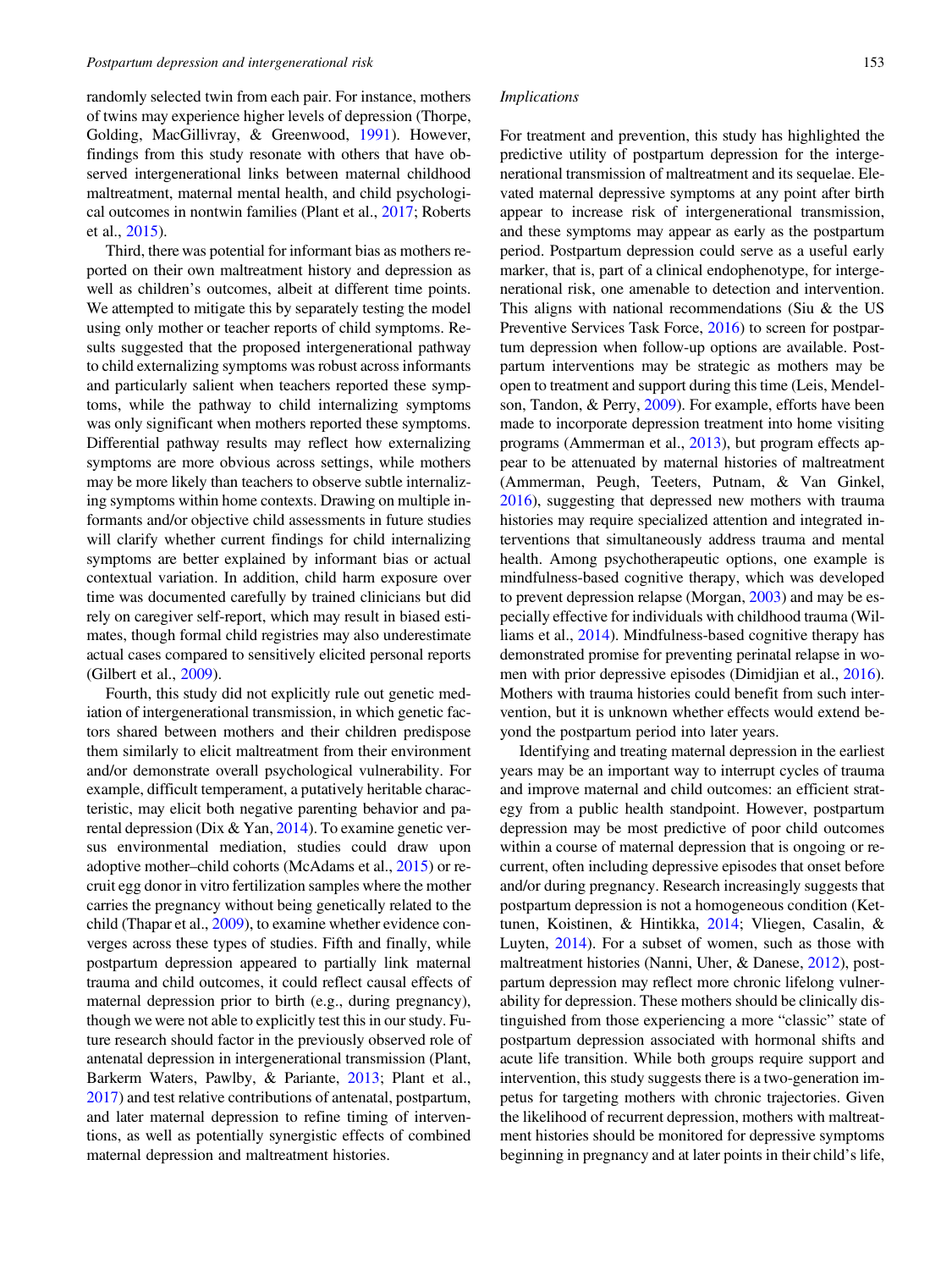<span id="page-11-0"></span>and treated accordingly when symptoms elevate. Obstetric/ gynecological and pediatric settings offer a prime opportunity to detect ongoing maternal depression and related risk factors that could affect child development (Earls, [2010\)](#page-12-0).

# Conclusion

This study found that postpartum depression, especially when followed by recurrent maternal depression, plays a mediating role in the intergenerational transmission of maltreatment. Mothers who have experienced childhood maltreatment are at increased risk for postpartum depression, and their postpartum depression may also be more persistent and difficult to re-

#### References

- Achenbach, T. M. (1991a). Manual for Teacher's Report Form and 1991 profile. Burlington, VT: University of Vermont, Department of Psychiatry.
- Achenbach, T. M. (1991b). Manual for the Child Behavior Checklist/4–18 and 1991 profile. Burlington, VT: University of Vermont, Department of Psychiatry.
- Achenbach, T. M., & Rescorla, L. (2001). ASEBA school-age forms and profiles. Burlington, VT: University of Vermont, Department of Psychiatry.
- Agnafors, S., Sydsjö, G., deKeyser, L., & Svedin, C. G. (2012). Symptoms of depression postpartum and 12 years later—Associations to child mental health at 12 years of age. Maternal and Child Health Journal, 17, 405–414.
- Ainsworth, M. S. (1979). Infant–mother attachment. American Psychologist, 34, 932–937.
- Alvarez-Segura, M., Garcia-Esteve, L., Torres, A., Plaza, A., Imaz, M. L., Hermida-Barros, L., . . . Burtchen, N. (2014). Are women with a history of abuse more vulnerable to perinatal depressive symptoms? A systematic review. Archives of Women's Mental Health, 17, 343–357.
- American Psychiatric Association. (2000). Diagnostic and statistical manual of mental disorders (4th ed.). Washington, DC: Author.
- Ammerman, R. T., Peugh, J. L., Teeters, A. R., Putnam, F. W., & Van Ginkel, J. B. (2016). Child maltreatment history and response to CBT treatment in depressed mothers participating in home visiting. Journal of Interpersonal Violence, 31, 774–791.
- Ammerman, R. T., Putnam, F. W., Altaye, M., Stevens, J., Teeters, A. R., & Van Ginkel, J. B. (2013). A clinical trial of in-home CBT for depressed mothers in home visitation. Behavior Therapy, 44, 359–372.
- Arseneault, L., Cannon, M., Fisher, H. L., Polanczyk, G., Moffitt, T. E., & Caspi, A. (2011). Childhood trauma and children's emerging psychotic symptoms: A genetically sensitive longitudinal cohort study. American Journal of Psychiatry, 168, 65–72.
- Bagner, D. M., Pettit, J. W., Lewinsohn, P. M., & Seeley, J. R. (2010). Effect of maternal depression on child behavior: A sensitive period? Journal of the American Academy of Child & Adolescent Psychiatry, 49, 699–707.
- Bandura, A. (1973). Aggression: A social learning analysis. Englewood Cliffs, NJ: Prentice-Hall.
- Barker, E. D. (2013). The duration and timing of maternal depression as a moderator of the relationship between dependent interpersonal stress, contextual risk and early child dysregulation. Psychological Medicine, 43, 1587–1596.
- Belsky, D. W., Moffitt, T. E., Arseneault, L., Melchior, M., & Caspi, A. (2010). Context and sequelae of food insecurity in children's development. American Journal of Epidemiology, 172, 809–818.
- Bernstein, D. P., Ahluvalia, T., Pogge, D., & Handelsman, L. (1997). Validity of the Childhood Trauma Questionnaire in an adolescent psychiatric population. Journal of the American Academy of Child & Adolescent Psychiatry, 36, 340–348.
- Bernstein, D. P., & Fink, L. (1998). Childhood Trauma Questionnaire: A retrospective self-report manual. San Antonio, TX: Psychological Corporation.
- Bert, S. C., Guner, B. M., & Lanzi, R. G. (2009). The influence of maternal history of abuse on parenting knowledge and behavior. Family Relations, 58, 176–187.
- Berzenski, S. R., Yates, T. M., & Egeland, B. (2014). A multidimensional view of continuity in intergenerational transmission of child maltreat-

solve, with downstream consequences for children's wellbeing. This study contributes to a growing body of evidence that children's risk for exposure to maltreatment and subsequent mental health problems can be predicted as early as the perinatal period, offering a promising window of opportunity for prevention. Some gaps in knowledge remain, including whether and how targeting early maternal depression can yield enduring effects for children, or require maintenance throughout childhood. Nonetheless, interventions that address both depression and trauma in the context of caregiving are critically needed for mothers in the perinatal period (Ammer-man et al., 2016; Muzik et al., [2015\)](#page-12-0) and may assist ongoing efforts to interrupt intergenerational cycles of maltreatment.

ment. In J. E. Korbin & R. D. Krugman (Eds.), Handbook of child maltreatment (Vol. 2). Dordrecht, Netherlands: Springer.

- Bollen, K. A. (1987). Total, direct, and indirect effects in structural equation models. Sociological Methodology, 17, 37–69.
- Bowlby, J. (1978). Attachment theory and its therapeutic implications. Adolescent Psychiatry, 6, 5–33.
- Brewin, C. R., Andrews, B., & Gotlib, I. H. (1993). Psychopathology and early experience: A reappraisal of retrospective reports. Psychological Bulletin, 113, 82–98.
- Brown, S., & Lumley, J. (2000). Physical health problems after childbirth and maternal depression at six to seven months postpartum. BJOG: An International Journal of Obstetrics & Gynaecology, 107, 1194–1201.
- Bureau, J. F., Easterbrooks, M. A., & Lyons-Ruth, K. (2009). Maternal depressive symptoms in infancy: Unique contribution to children's depressive symptoms in childhood and adolescence? Development and Psychopathology, 21, 519–537.
- Cairns, A. M., Mok, J. Y. Q., & Welbury, R. R. (2005). Injuries to the head, face, mouth and neck in physically abused children in a community setting. International Journal of Paediatric Dentistry, 15, 310–318.
- Campbell, S. B., Cohn, J. F., Flanagan, C., Popper, S., & Meyers, T. (1992). Course and correlates of postpartum depression during the transition to parenthood. Development and Psychopathology, 4, 29–47.
- Caspi, A., Moffitt, T. E., Thornton, A., Freedman, D., Amell, J. W., Harrington, H., . . . Silva, P. A. (1996). The life history calendar: A research and clinical assessment method for collecting retrospective event-history data. International Journal of Methods in Psychiatric Research, 6, 101–114.
- Champagne, F. A. (2010). Early adversity and developmental outcomes: Interaction between genetics, epigenetics, and social experiences across the life span. Perspectives on Psychological Science, 5, 564–574.
- Choe, D. E., Sameroff, A. J., & McDonough, S. C. (2013). Infant functional regulatory problems and gender moderate bidirectional effects between externalizing behavior and maternal depressive symptoms. Infant Behavior and Development, 36, 307–318.
- Choi, K. W., & Sikkema, K. J. (2016). Childhood maltreatment and perinatal mood and anxiety disorders: A systematic review. Trauma Violence Abuse, 17, 427–453.
- Choi, K. W., Sikkema, K. J., Vythilingum, B., Geerts, L., Faure, S. C., Watt, M. H., . . . Stein, D. J. (2017). Maternal childhood trauma, postpartum depression, and infant outcomes: Avoidant affective processing as a potential mechanism. Journal of Affective Disorders, 211, 107–115.
- Cicchetti, D. (2013). Annual research review: Resilient functioning in maltreated children—Past, present, and future perspectives. Journal of Child Psychology and Psychiatry, 54, 402–422.
- Cicchetti, D. (2016). Socioemotional, personality, and biological development: Illustrations from a multilevel developmental psychopathology perspective on child maltreatment. Annual Reviews of Psychology, 67, 187–211.
- Cicchetti, D., & Toth, S. L. (2005). Child maltreatment. Annual Review of Clinical Psychology, 1, 409–438.
- DiLillo, D., Tremblay, G. C., & Peterson, L. (2000). Linking childhood sexual abuse and abusive parenting: The mediating role of maternal anger. Child Abuse & Neglect, 24, 767–779.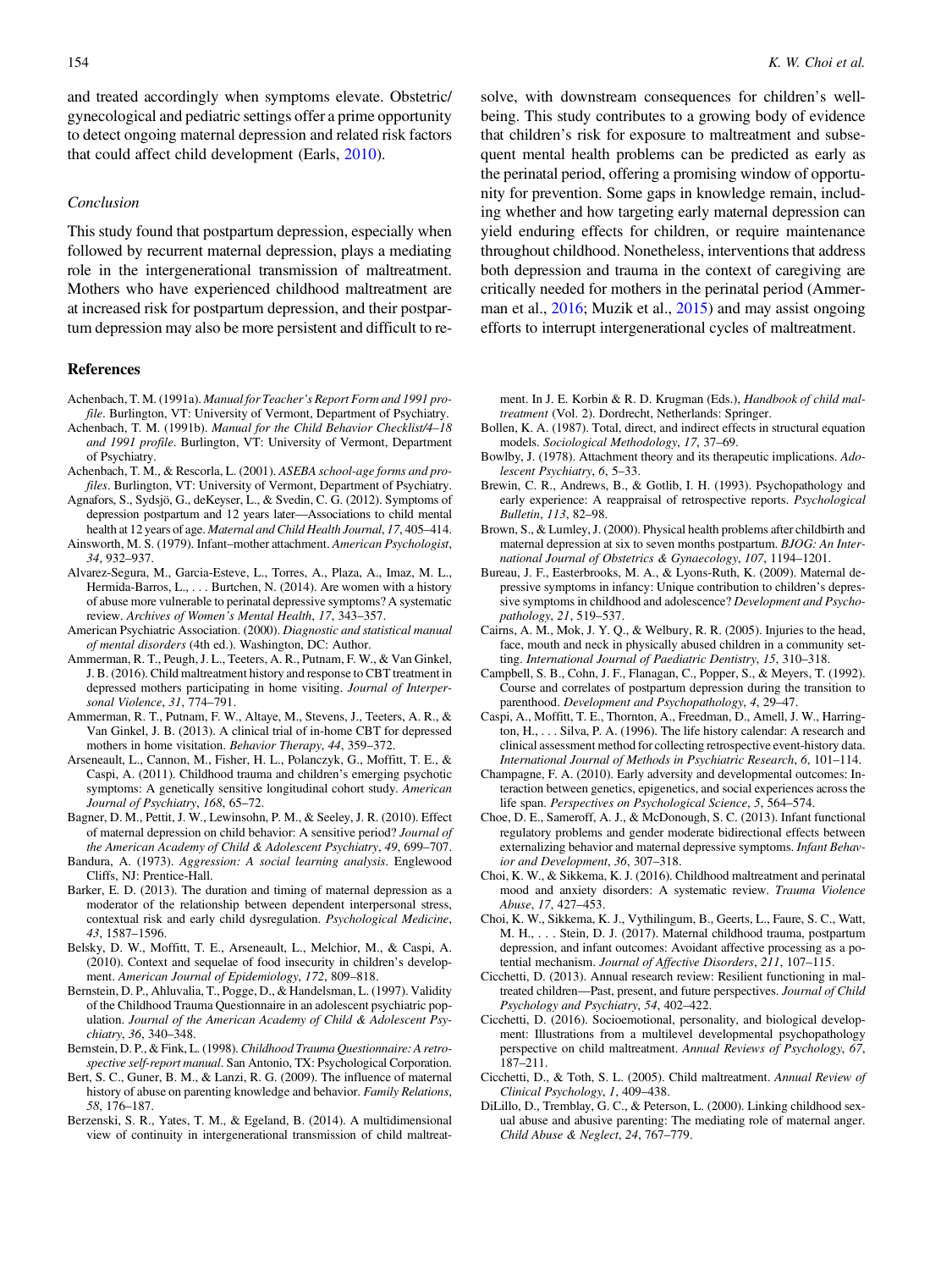- <span id="page-12-0"></span>Dimidjian, S., Goodman, S. H., Felder, J. N., Gallop, R., Brown, A. P., & Beck, A. (2016). Staying well during pregnancy and the postpartum: A pilot randomized trial of mindfulness-based cognitive therapy for the prevention of depressive relapse/recurrence. Journal of Consulting and Clinical Psychology, 84, 134–145.
- Dix, T., & Yan, N. (2014). Mothers' depressive symptoms and infant negative emotionality in the prediction of child adjustment at age 3: Testing the maternal reactivity and child vulnerability hypotheses. Development and Psychopathology, 26, 111–124.
- Dixon, L., Browne, K., & Hamilton-Giachritsis, C. (2005). Risk factors of parents abused as children: A mediational analysis of the intergenerational continuity of child maltreatment (Part I). Journal of Child Psychology and Psychiatry, 46, 47–57.
- Dodge, K. A., Bates, J. E., & Pettit, G. S. (1990). Mechanisms in the cycle of violence. Science, 250, 1678–1683.
- Earls, M. F. (2010). Incorporating recognition and management of perinatal and postpartum depression into pediatric practice. Pediatrics, 126, 1032-1039.
- Egeland, B., Jacobvitz, D., & Sroufe, L. A. (1988). Breaking the cycle of abuse. Child Development, 59, 1080–1088.
- Field, T. (2010). Postpartum depression effects on early interactions, parenting, and safety practices: A review. Infant Behavior and Development, 33, 1–6.
- Fihrer, I., McMahon, C. A., & Taylor, A. J. (2009). The impact of postnatal and concurrent maternal depression on child behaviour during the early school years. Journal of Affective Disorders, 119, 116–123.
- Gilbert, R., Kemp, A., Thoburn, J., Sidebotham, P., Radford, L., Glaser, D., & MacMillan, H. L. (2009). Recognising and responding to child maltreatment. Lancet, 373, 167–180.
- Halligan, S. L., Murray, L., Martins, C., & Cooper, P. J. (2007). Maternal depression and psychiatric outcomes in adolescent offspring: A 13-year longitudinal study. Journal of Affective Disorders, 97, 145–154.
- Hay, D. F., Pawlby, S., Angold, A., Harold, G. T., & Sharp, D. (2003). Pathways to violence in the children of mothers who were depressed postpartum. Developmental Psychology, 39, 1083–1094.
- Hay, D. F., Pawlby, S., Waters, C. S., & Sharp, D. (2008). Antepartum and postpartum exposure to maternal depression: Different effects on different adolescent outcomes. Journal of Child Psychology and Psychiatry, 49, 1079–1088.
- Hendrick, V., Altshuler, L. L., & Suri, R. (1998). Hormonal changes in the postpartum and implications for postpartum depression. Psychosomatics, 39, 93–101.
- Hibbard, R., Barlow, J., MacMillan, H., Committee on Child Abuse and Neglect, American Academic of Child & Adolescent Psychiatry, & Child Maltreatment and Violence Committee. (2012). Psychological maltreatment. Pediatrics, 130, 372–378.
- Jaffee, S. R., Bowes, L., Ouellet-Morin, I., Fisher, H. L., Moffitt, T. E., Merrick, M. T., & Arseneault, L. (2013). Safe, stable, nurturing relationships break the intergenerational cycle of abuse: A prospective nationally representative cohort of children in the United Kingdom. Journal of Adolescent Health, 53, S4–S10.
- Jaffee, S. R., Caspi, A., Moffitt, T. E., Polo-Toma´s, M., & Taylor, A. (2007). Individual, family, and neighborhood factors distinguish resilient from non-resilient maltreated children: A cumulative stressors model. Child Abuse & Neglect, 31, 231–253.
- Jaffee, S. R., Caspi, A., Moffitt, T. E., & Taylor, A. (2004). Physical maltreatment victim to antisocial child: Evidence of an environmentally mediated process. Journal of Abnormal Psychology, 113, 44–55.
- Jaffee, S. R., Moffitt, T. E., Caspi, A., Taylor, A., & Arseneault, L. (2002). Influence of adult domestic violence on children's internalizing and externalizing problems: An environmentally informative twin study. Journal of the American Academy of Child & Adolescent Psychiatry, 41, 1095–1103.
- Kaufman, J., & Zigler, E. (1987). Do abused children become abusive parents? American Journal of Orthopsychiatry, 57, 186–192.
- Kettunen, P., Koistinen, E., & Hintikka, J. (2014). Is postpartum depression a homogenous disorder: Time of onset, severity, symptoms and hopelessness in relation to the course of depression. BMC Pregnancy and Childbirth, 14, 402.
- Kim-Cohen, J., Moffitt, T. E., Taylor, A., Pawlby, S. J., & Caspi, A. (2005). Maternal depression and children's antisocial behavior: Nature and nurture effects. Archives of General Psychiatry, 62, 173–181.
- Ledermann, T., & Kenny, D. A. (2012). The common fate model for dyadic data: Variations of a theoretically important but underutilized model. Journal of Family Psychology, 26, 140–148.
- Leis, J. A., Mendelson, T., Tandon, S. D., & Perry, D. F. (2009). A systematic review of home-based interventions to prevent and treat postpartum depression. Archives of Women's Mental Health, 12, 3–13.
- Lieberman, A. F., Padron, E., Van Horn, P., & Harris, W. W. (2005). Angels in the nursery: The intergenerational transmission of benevolent parental influences. Infant Mental Health Journal, 26, 504–520.
- Martinez-Torteya, C., Dayton, C. J., Beeghly, M., Seng, J. S., McGinnis, E., Broderick, A., . . . Muzik, M. (2014). Maternal parenting predicts infant biobehavioral regulation among women with a history of childhood maltreatment. Development and Psychopathology, 26, 379–392.
- Mair, C., Kadoda, G., Lefley, M., Phalp, K., Schofield, C., Shepperd, M., & Webster, S. (2000). An investigation of machine learning based prediction systems. Journal of Systems and Software, 53, 23–29.
- McAdams, T. A., Rijsdijk, F. V., Neiderhiser, J. M., Narusyte, J., Shaw, D. S., Natsuaki, M. N., . . . Eley, T. C. (2015). The relationship between parental depressive symptoms and offspring psychopathology: Evidence from a children-of-twins study and an adoption study. Psychological Medicine, 45, 2583–2594.
- McCann, J., Voris, J., & Simon, M. (1992). Genital injuries resulting from sexual abuse: A longitudinal study. Pediatrics, 89, 307–317.
- McGinnis, E., Bocknek, E., Beeghly, M., Rosenblum, K. L., & Muzik, M. (2015). Does child sex moderate vulnerability to postpartum risk among infants of mothers at risk for psychopathology? Infancy, 20, 42–69.
- Medical Research Council. (2017). Environmental Risk (E-Risk) Longitudinal Twin Study: About the cohort. Retrieved from [https://www.mrc.](https://www.mrc.ac.uk/research/facilities-and-resources-for-researchers/cohort-directory/environmental-risk-e-risk-longitudinal-twin-study/) [ac.uk/research/facilities-and-resources-for-researchers/cohort-directory/](https://www.mrc.ac.uk/research/facilities-and-resources-for-researchers/cohort-directory/environmental-risk-e-risk-longitudinal-twin-study/) [environmental-risk-e-risk-longitudinal-twin-study/](https://www.mrc.ac.uk/research/facilities-and-resources-for-researchers/cohort-directory/environmental-risk-e-risk-longitudinal-twin-study/)
- Minnes, S., Singer, L. T., Kirchner, H. L., Satayathum, S., Short, E. J., Min, M., . . . Mack, J. P. (2008). The association of prenatal cocaine use and childhood trauma with psychological symptoms over 6 years. Archives of Women's Mental Health, 11, 181–192.
- Moffitt, T. E. (2002). Teen-aged mothers in contemporary Britain. Journal of Child Psychology and Psychiatry, 43, 727–742.
- Monroe, S. M., & Harkness, K. L. (2005). Life stress, the "kindling" hypothesis, and the recurrence of depression: Considerations from a life stress perspective. Psychological Review, 112, 417–445.
- Morgan, D. (2003). Mindfulness-based cognitive therapy for depression: A new approach to preventing relapse. Psychotherapy Research, 13, 123–125.
- Murray, L., Arteche, A., Fearon, P., Halligan, S., Croudace, T., & Cooper, P. (2010). The effects of maternal postnatal depression and child sex on academic performance at age 16 years: A developmental approach. Journal of Child Psychology and Psychiatry, 51, 1150–1159.
- Murray, L., & Cooper, P. J. (1996). The impact of postpartum depression on child development. International Review of Psychiatry, 8, 55–63.
- Muthén, L. K., & Muthén, B. O. (1998–2014). Mplus user's guide (7th ed.). Los Angeles: Author.
- Muzik, M., Rosenblum, K. L., Alfafara, E. A., Schuster, M. M., Miller, N. M., Waddell, R. M., & Stanton Kohler, E. (2015). Mom Power: Preliminary outcomes of a group intervention to improve mental health and parenting among high-risk mothers. Archives of Women's Mental Health, 18, 507–521.
- Nanni, V., Uher, R., & Danese, A. (2012). Childhood maltreatment predicts unfavorable course of illness and treatment outcome in depression: A meta-analysis. American Journal of Psychiatry, 169, 141–151.
- Norman, R. E., Byambaa, M., De, R., Butchart, A., Scott, J., & Vos, T. (2012). The long-term health consequences of child physical abuse, emotional abuse, and neglect: A systematic review and meta-analysis. PLOS Medicine, 9, e1001349.
- Odgers, C. L., Caspi, A., Russell, M. A., Sampson, R. J., Arseneault, L., & Moffitt, T. E. (2012). Supportive parenting mediates neighborhood socioeconomic disparities in children's antisocial behavior from ages 5 to 12. Development and Psychopathology, 24, 705–721.
- Oliver, J. E. (1993). Intergenerational transmission of child abuse: Rates, research, and clinical implications. American Journal of Psychiatry, 150, 1315–1324.
- Pawlby, S., Hay, D., Sharp, D., Waters, C. S., & Pariante, C. M. (2011). Antenatal depression and offspring psychopathology: The influence of childhood maltreatment. British Journal of Psychiatry, 199, 106–112.
- Pears, K. C., & Capaldi, D. M. (2001). Intergenerational transmission of abuse: A two-generational prospective study of an at-risk sample. Child Abuse & Neglect, 25, 1439–1461.
- Peugh, J. L., DiLillo, D., & Panuzio, J. (2013). Analyzing mixed-dyadic data using structural equation models. Structural Equation Modeling, 20, 314–337.